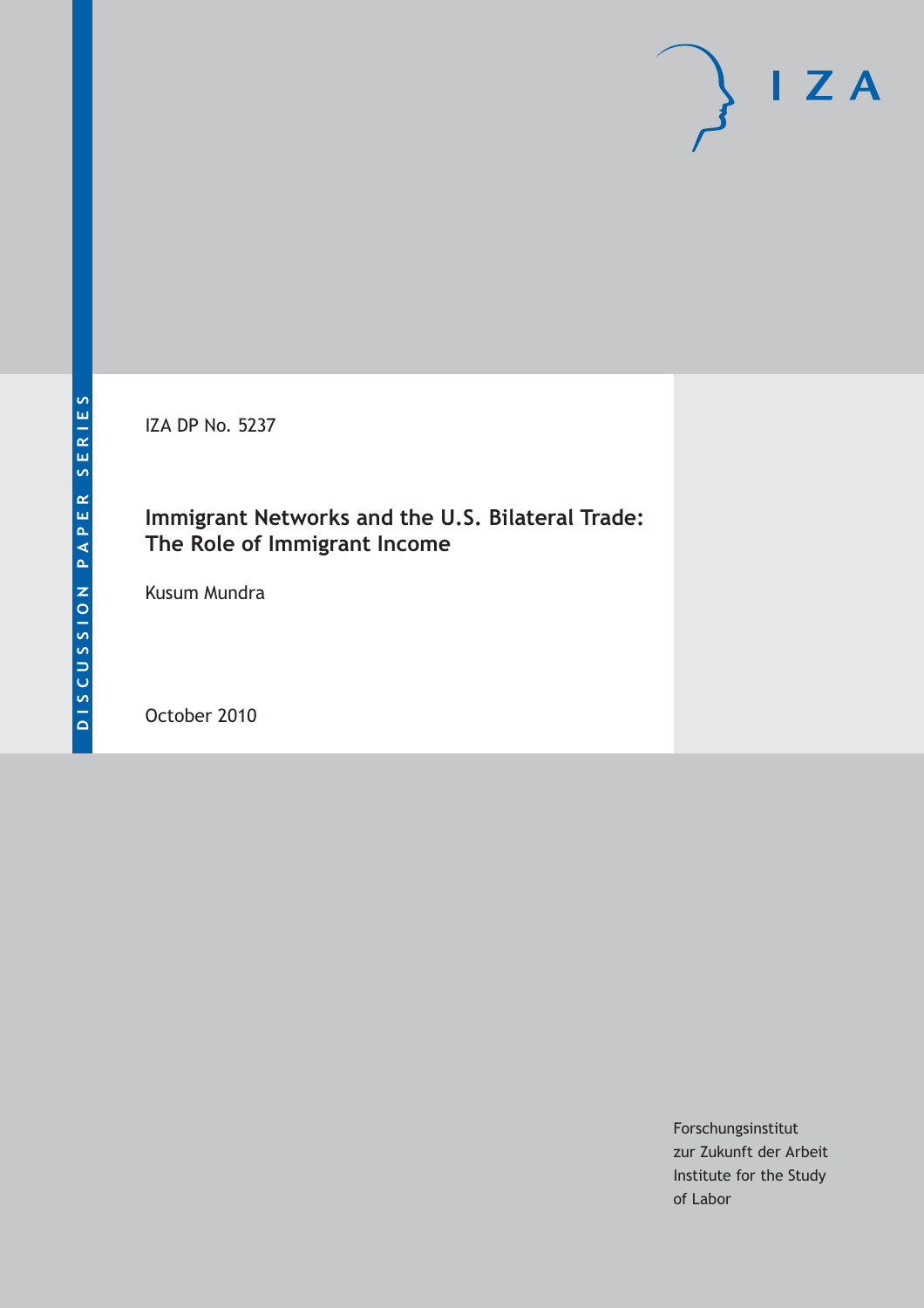# **Immigrant Networks and U.S. Bilateral Trade: The Role of Immigrant Income**

**Kusum Mundra**  *Rutgers University and IZA* 

Discussion Paper No. 5237 October 2010

IZA

P.O. Box 7240 53072 Bonn **Germany** 

Phone: +49-228-3894-0 Fax: +49-228-3894-180 E-mail: iza@iza.org

Any opinions expressed here are those of the author(s) and not those of IZA. Research published in this series may include views on policy, but the institute itself takes no institutional policy positions.

The Institute for the Study of Labor (IZA) in Bonn is a local and virtual international research center and a place of communication between science, politics and business. IZA is an independent nonprofit organization supported by Deutsche Post Foundation. The center is associated with the University of Bonn and offers a stimulating research environment through its international network, workshops and conferences, data service, project support, research visits and doctoral program. IZA engages in (i) original and internationally competitive research in all fields of labor economics, (ii) development of policy concepts, and (iii) dissemination of research results and concepts to the interested public.

IZA Discussion Papers often represent preliminary work and are circulated to encourage discussion. Citation of such a paper should account for its provisional character. A revised version may be available directly from the author.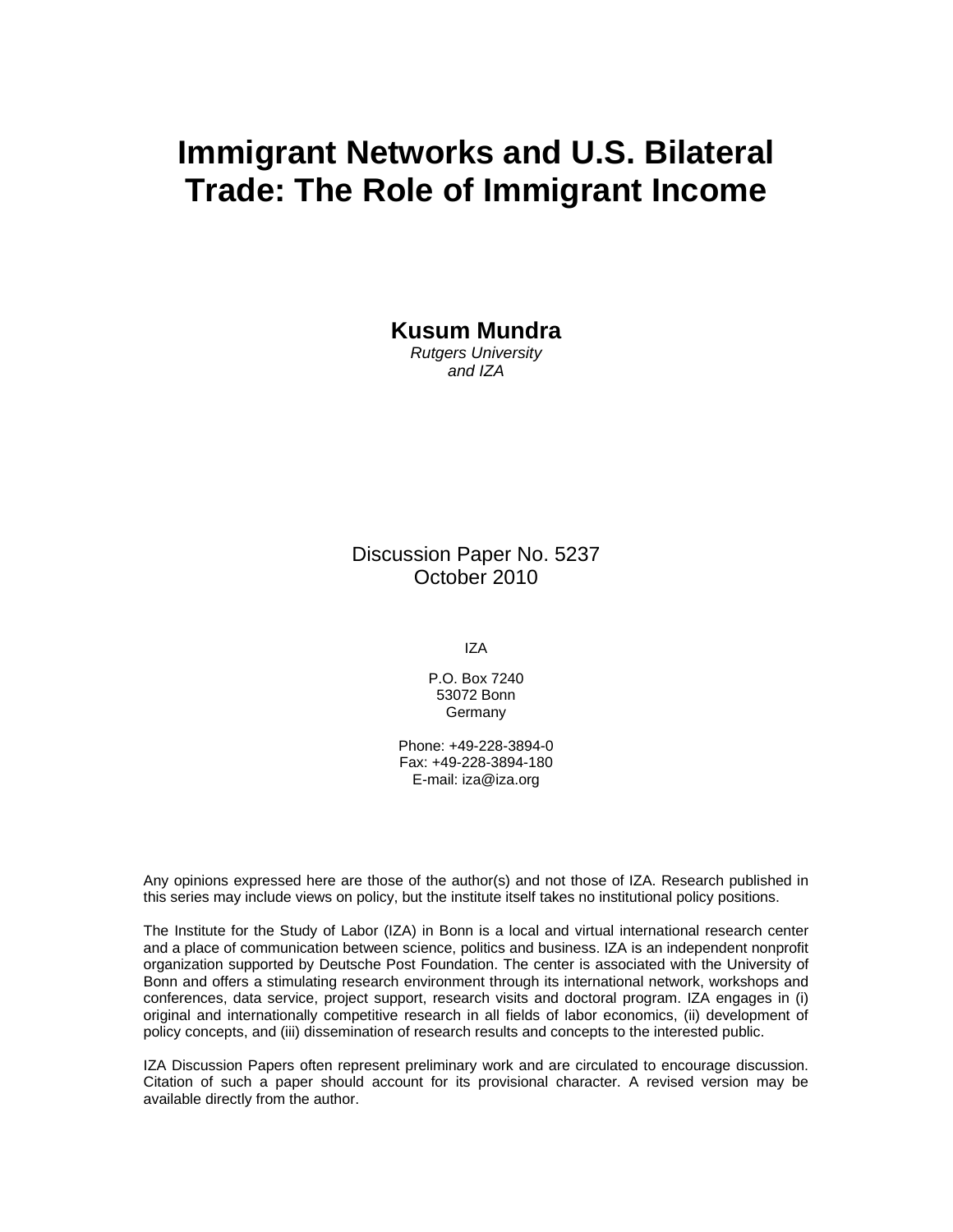IZA Discussion Paper No. 5237 October 2010

# **ABSTRACT**

### **Immigrant Networks and U.S. Bilateral Trade: The Role of Immigrant Income\***

This paper examines the role of immigrant networks on trade, particularly through the demand effect. First, we examine the effect of immigration on trade when the immigrants consume more of the goods that are abundant in their home country than the natives in a standard Heckscher-Ohlin model and find that the effect of immigration on trade is a priori indeterminate. Our econometric gravity model consists of 63 major trading and immigrant sending countries for the U.S. over 1991-2000. We find that the immigrants' income, mostly through the demand effect, has a significant negative effect on U.S. imports. However, if we include the effect of the immigrant income interacted with the size of the immigrant network, measured by the immigrant stock, we find that the higher the immigrant income the lower is the immigrant network effect for both U.S. exports and imports. This we find in addition to the immigrant stock elasticity of 0.27% for U.S. exports and 0.48% for U.S. imports. Capturing the immigrant assimilation with the level of immigrant income, this paper finds that the immigrant network effect on trade flows is weakened by the increasing level of immigrant assimilation.

JEL Classification: F22, F11, J10

Keywords: immigrant networks, immigrant assimilation, demand effect, trade

Corresponding author:

Kusum Mundra Department of Economics Rutgers University Newark, NJ 07901 USA E-mail: kmundra@andromeda.rutgers.edu

<sup>-</sup>\* An earlier version of section 2 has benefitted from discussion with Prasanta Pattanaik.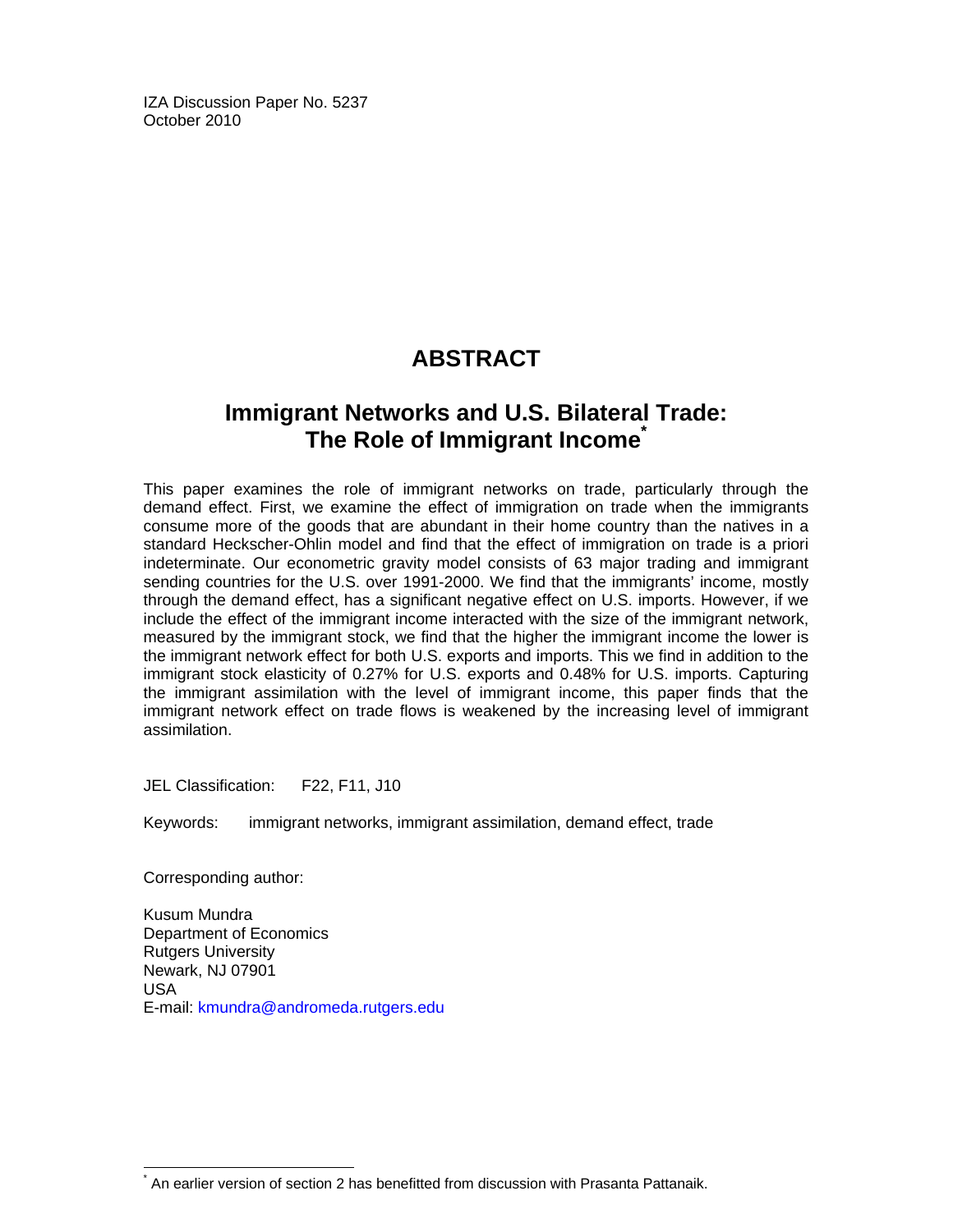### 1 Introduction

Beginning from the work by Gould (1994) there is increasing literature examining the effect of immigrant networks on trade with the immigrants' home country. There is increasing empirical evidence that the immigrant population, particularly the stock of immigrants living in a country, provides the social and coethnic networks that facilitate trade with their home country by removing some informal trade barriers and lowering transactions cost to trade.<sup>1</sup> The literature has found that the immigrants (or immigrant based networks) have a positive effect on the bilateral trade for the U.S. (Gould 1994; Dunlevy and Hutchinson 1999; Dunlevy 2004; Rauch 1999; Herander and Saavedra 2005; Bandyopadhyay 2008) and for Canada (Head and Reis 1998). Immigrants "home-link" increases trade with their home countries through the immigrants' home country information (information effect) and through their demand for goods from their home country (demand effect). In the previous literature both the immigrant information and the demand effect is measured by the size of the immigrant stock. In this paper, in addition to the size of the immigrant stock measuring

<sup>&</sup>lt;sup>1</sup>In international trade Trefler (1995) has found a strong evidence of coethnic and social networks in explaining the missing trade links and Grief (1993) and Rauch and Casella (1998) have shown that business and social networks help in alleviating informal trade barriers.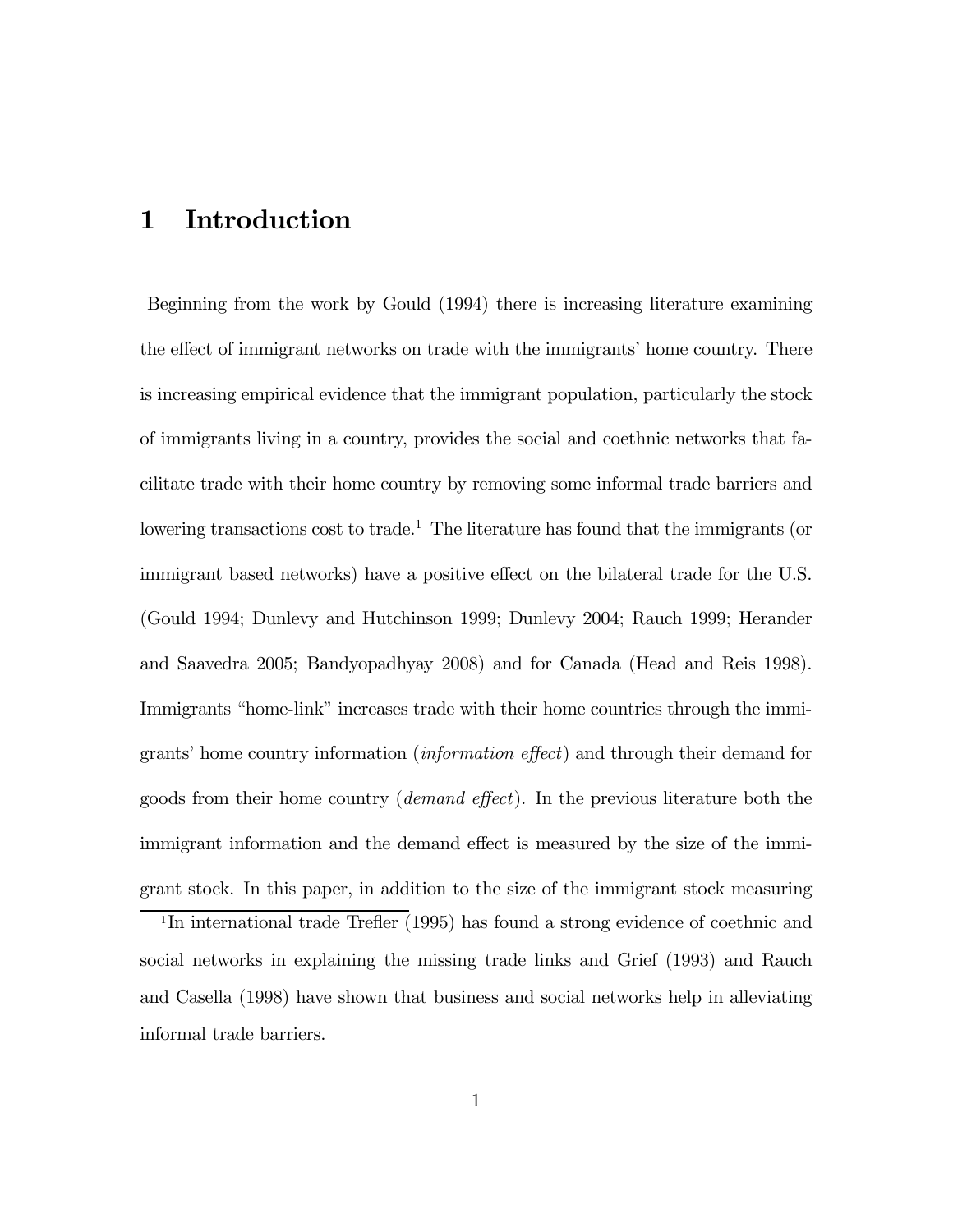immigrants' effect on trade we explore the role of immigrants' income on the bilateral trade, particularly through the immigrants' demand effect.

Immigrants carry home-country information that helps in matching buyers and sellers and enforcement of trading contacts *(information effect)*. Immigrants have information on different traders and the type of goods available both in the U. S. and their home countries. This knowledge helps in promoting bilateral trade between the host and the home country. In addition, immigrants' information on the legal set up in their country of origin, familiarity with the home-country language, and knowledge of how business is conducted in their home country helps in enforcing trading contacts with their home country. Immigrants also demand goods from their home country increasing their home country exports to the host country - *demand effect*.<sup>2</sup> Light et al.(2002), while exploring the effect of English speaking immigrants on export claims that immigrant entrepreneurs import familiar goods from their home countries since there is a demand for these goods in their host country.

This paper examines the demand effect of the immigrants, particularly the effect of immigrants' income on trade. In the literature there is no explicit attempt to 2There is an extensive literature on the role played by immigrants demand for goods from their home country in generating and sustaining immigrant entrepreneurship. For a good discussion on immigrants demand and growth of ethnic business enclaves see Portes and Rumbaut (1996), Light and Bonacich (1988), and Halter (1995) to name a few.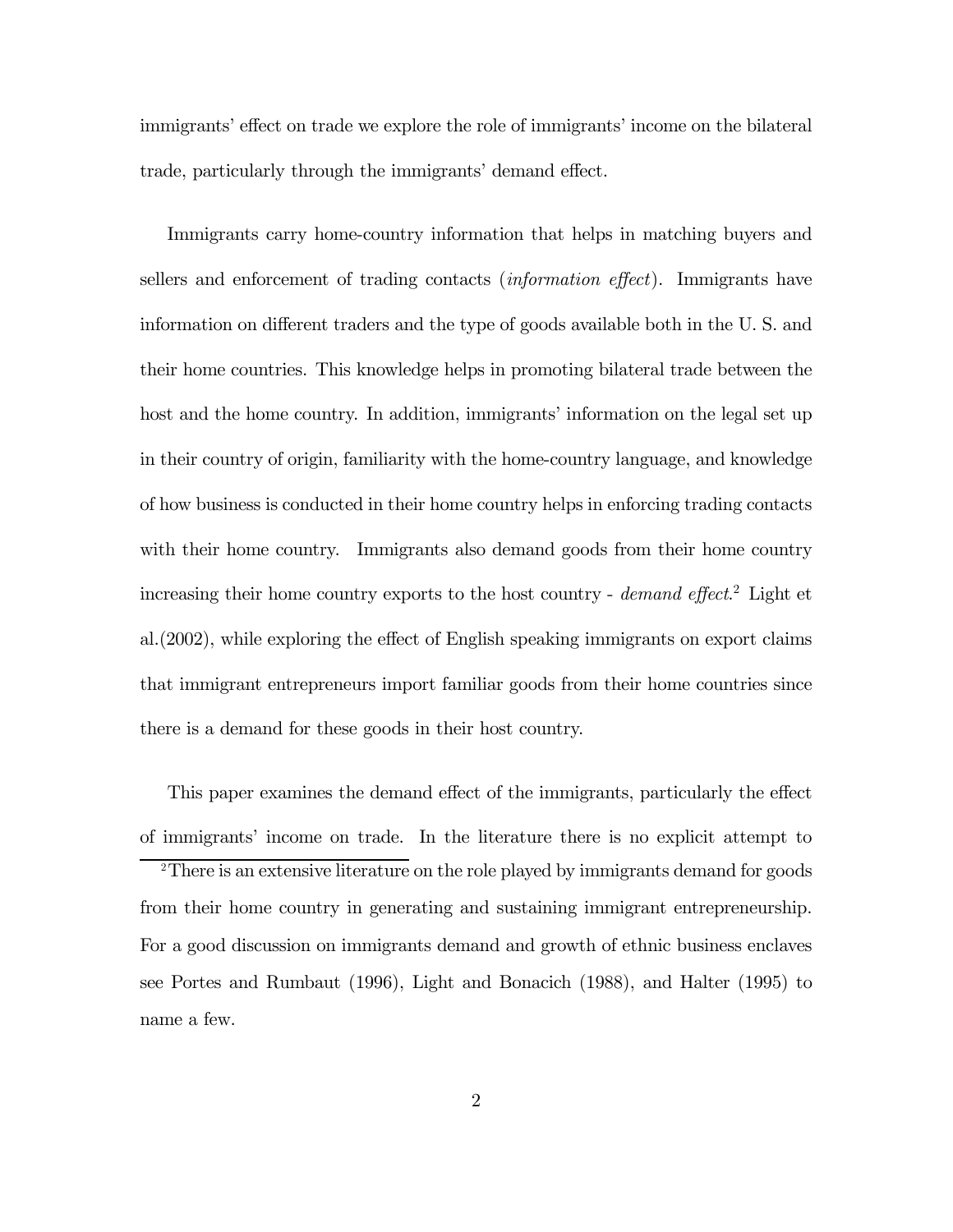distinguish the immigrants' information effect from their demand effect and hence there are conflicting and different findings regarding the effect of immigrants' information and demand on trade (Wagner et al. 2002). Head and Reis (1999) find that the immigrant elasticity for imports is three times of that of the exports and they argue that if the information effect for both exports and imports is assumed to be of equal magnitude, then the demand effect of immigrants has to be twice that of their information effect. However, Girma and Yu (2002) and Gould (1994) find higher immigrant elasticity for exports than for the U.S. imports. In this paper we include immigrants' income in the U. S. as a proxy for immigrants' level of assimilation and purchasing power and estimate the effect of the immigrant demand on trade after controlling for the size of the immigrant network.

Immigrants' demand and its effect on the global economy is understudied. Typically, when labor is mobile across countries, it is assumed that migration changes the labor supply of the host and the home country. While the effect of migration on the labor supply is crucial, there are other important effects of migration, in particular on the demand side that are neglected both in the migration and in the trade literature and deserve further exploration. In the majority of international trade models goods mobility is analyzed assuming consumers in the two trading partners (or multi trading partners) have identical demand patterns.3 With increasing migration around

<sup>&</sup>lt;sup>3</sup>It is generally assumed that both migrants and natives have identical and homothetic demand.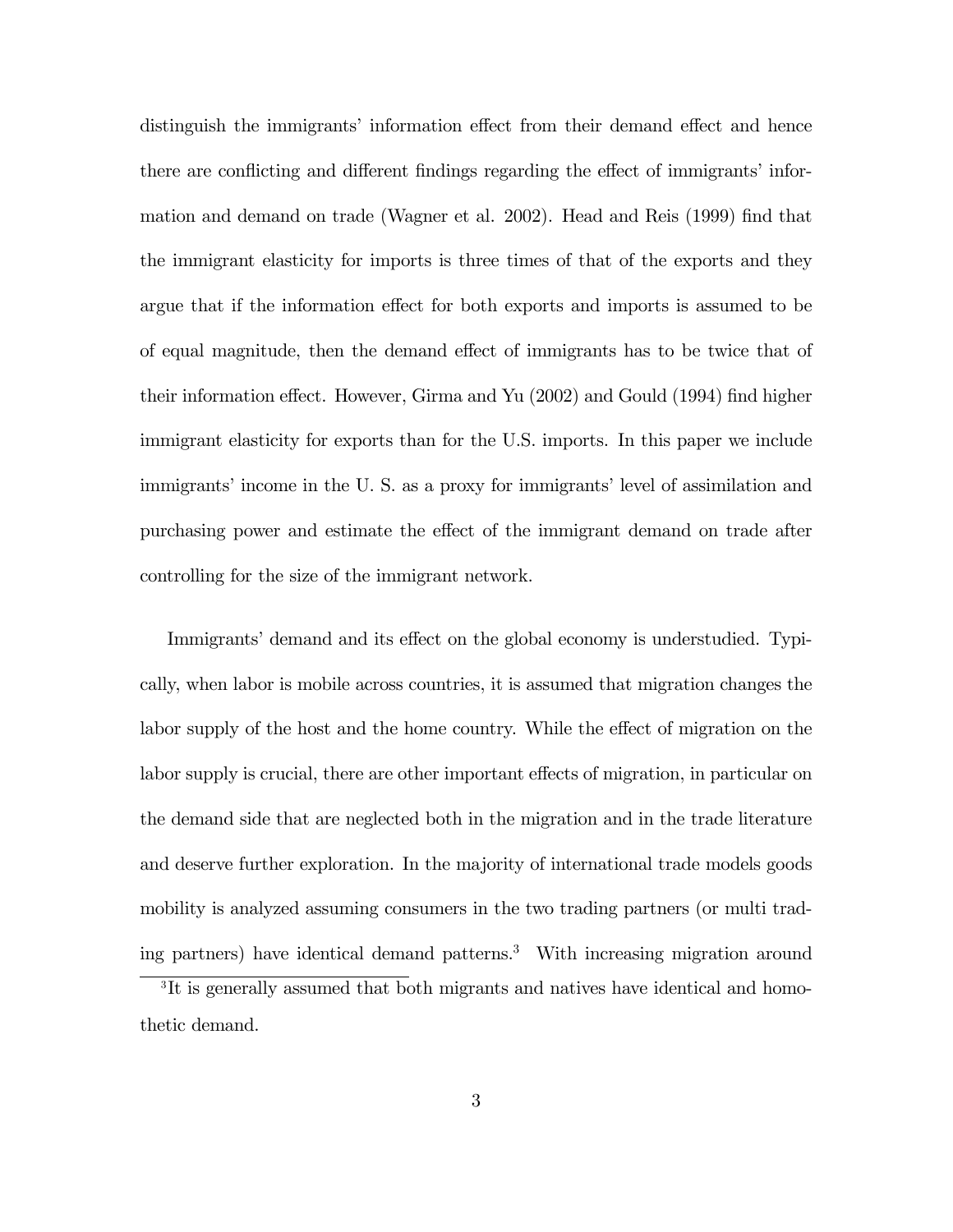the world the immigrants demand for different type of goods will be significant and may have important effects on the terms of trade and trade flows.

The relationship between trade and immigration, whether they are substitutes or complements, is also an important question for bilateral trade agreements and immigration policy. It is often assumed that the goods and the labor flows are substitutes, as was the case with NAFTA. It was expected that relatively freer trade between Mexico and the U.S. may raise Mexican wages and eventually lower the immigration from Mexico to the U.S. (also possibly undocumented migration) — making trade and labor flows substitutes. However, Martin(2005) show that there is an evidence of increased migration post NAFTA from Mexico to the U.S. and thus post NAFTA trade and migration were complements instead of substitutes. Different demand patterns of immigrants from natives may have a significant effect on the trade between the sending and the receiving country of the immigrants.

In this paper, in addition to the empirical investigation of the effect of immigrant income on trade, we also examine the effect of immigrants' different demand from natives on the trade between the immigrants' host and their home country in the widely used two input-two good standard Heckscher-Ohlin(H-O) model. We distinguish between the immigrants and the natives on the basis of their demand patterns and assume that the immigrants on an average consume more of the goods that are available in abundance in their home countries than the natives. For instance, food is an example where immigrants and natives have different demand patterns. Immi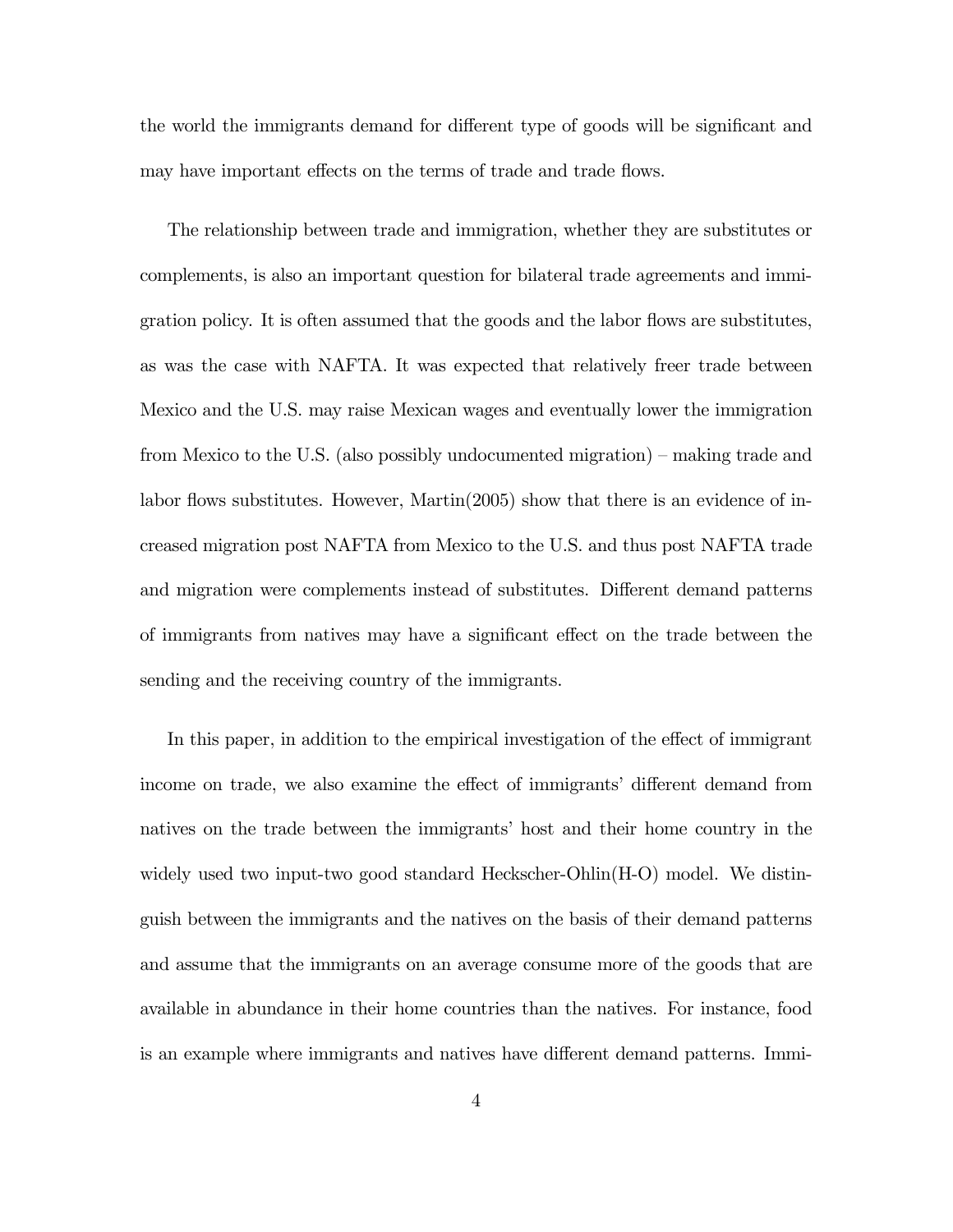grants demand food from their home countries and there are studies identifying that food choices are determined by individual, cultural, social, economical and historical factors as in Fischler (1988) and Capella (1993).

The paper is organized as follows. In Section 2 we discuss the simple H-O model used in this paper with different demand for immigrants and natives and section 3 talks about the effect of immigrant income on trade through their demand effect. Section 4 presents the empirical model and we conclude in section 5.

### 2 Immigrant and the Heckscher-Ohlin Model

In this section we explore the effect of immigration on the terms of trade between the country of origin (H) of the immigrants and the country of settlement (F), if the immigrants and natives have different demand patterns, in the most extensively used H-O trade model. We assume that immigrants on an average demand and consume more goods from their home country than the natives and because of tariffs and other trade barriers, the relative prices of the final goods and hence the factor prices are different in the two countries. At the pre-migration terms of trade immigrants in the host country will have a different level of income and will be faced with different product prices. Therefore, at the terms of trade that prevailed in the equilibrium before immigration the aggregate world demand for commodities can change. This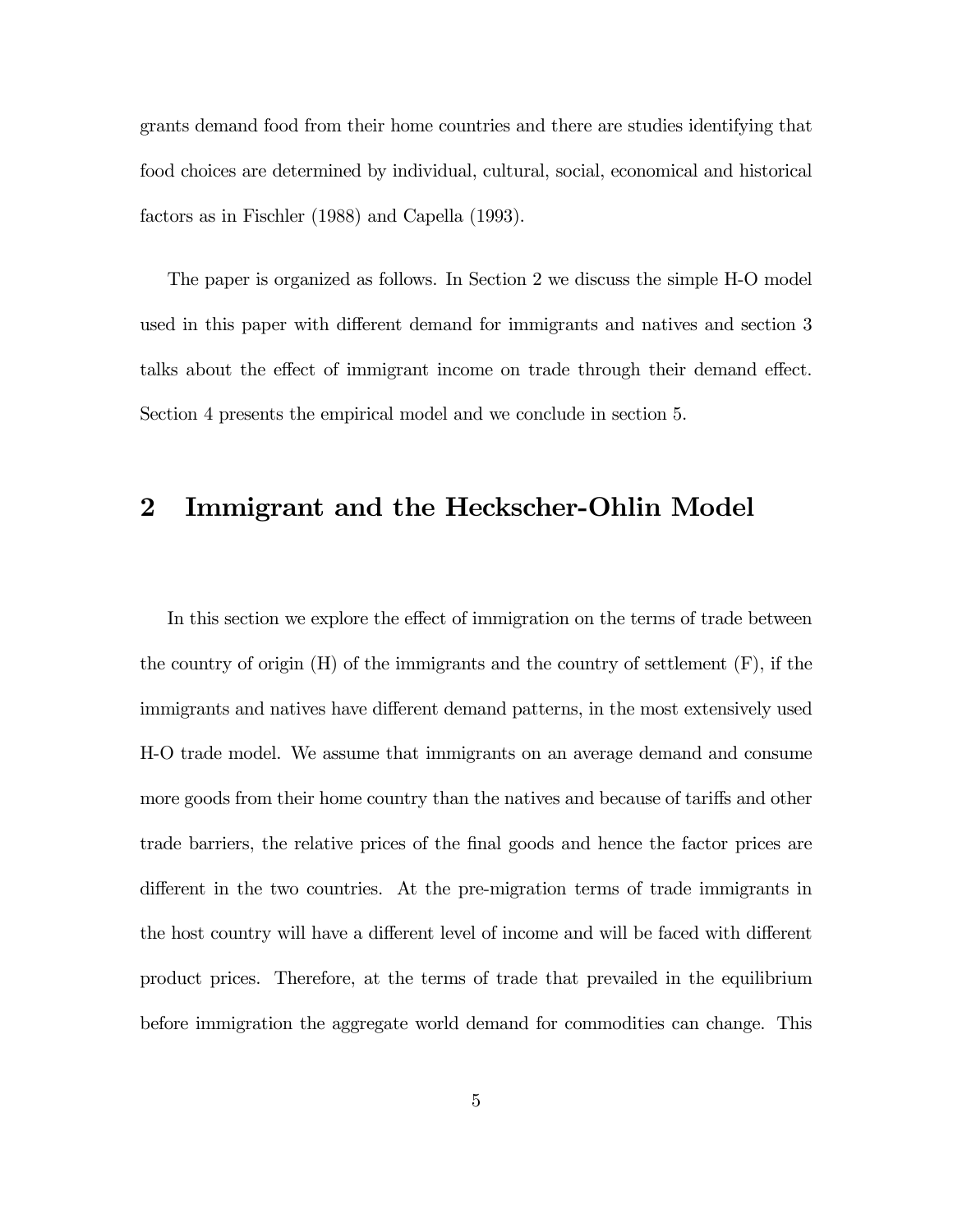change on the demand side together with the change on the production side from changes in factor supplies in the two countries due to immigration can lead to changes in the terms of trade. In our simple H-O model there are two countries, H (the immigrants country of origin or the home country) and F (the immigrants' host country or the foreign country),  $i = H$  and F. There are two goods, A and B, produced in both the countries,  $j = A$  and B. There are two factors of production (Labor L and capital K).  $L_j^i$  is the amount of labor employed in sector j in country i;  $K_j^i$  is the amount of capital employed in sector  $j$  in country  $i$ ;  $w<sup>i</sup>$  is the wage rate in country i;  $a_{Lj}^{i}$  and  $a_{Kj}^{i}$  are respectively the labor-output ratio and the capital-output ratio in sector j in country i; and  $D_j^i$  is the demand for good j in country i.

#### 2.1 Assumptions

(A2.1) A is labor intensive and B is capital intensive, i.e., for every faced price ratio  $(w/r) = \omega$ ,  $(a_{LA}/a_{KA}) > (a_{LB}/a_{KB})$ 

(A2.2) There is constant returns to scale in both the sectors A and B with positive and diminishing marginal productivity

(A2.3) Country H is labor abundant and country F is capital abundant,  $(K/L)^H$  <  $(K/L)^F$ 

(A2.4) Individuals and firms are price takers

 $(A2.5)$  Country F imposes a small tariff at a rate t on its imports

(A2.6) Capital is owned equally in both the countries and is not mobile across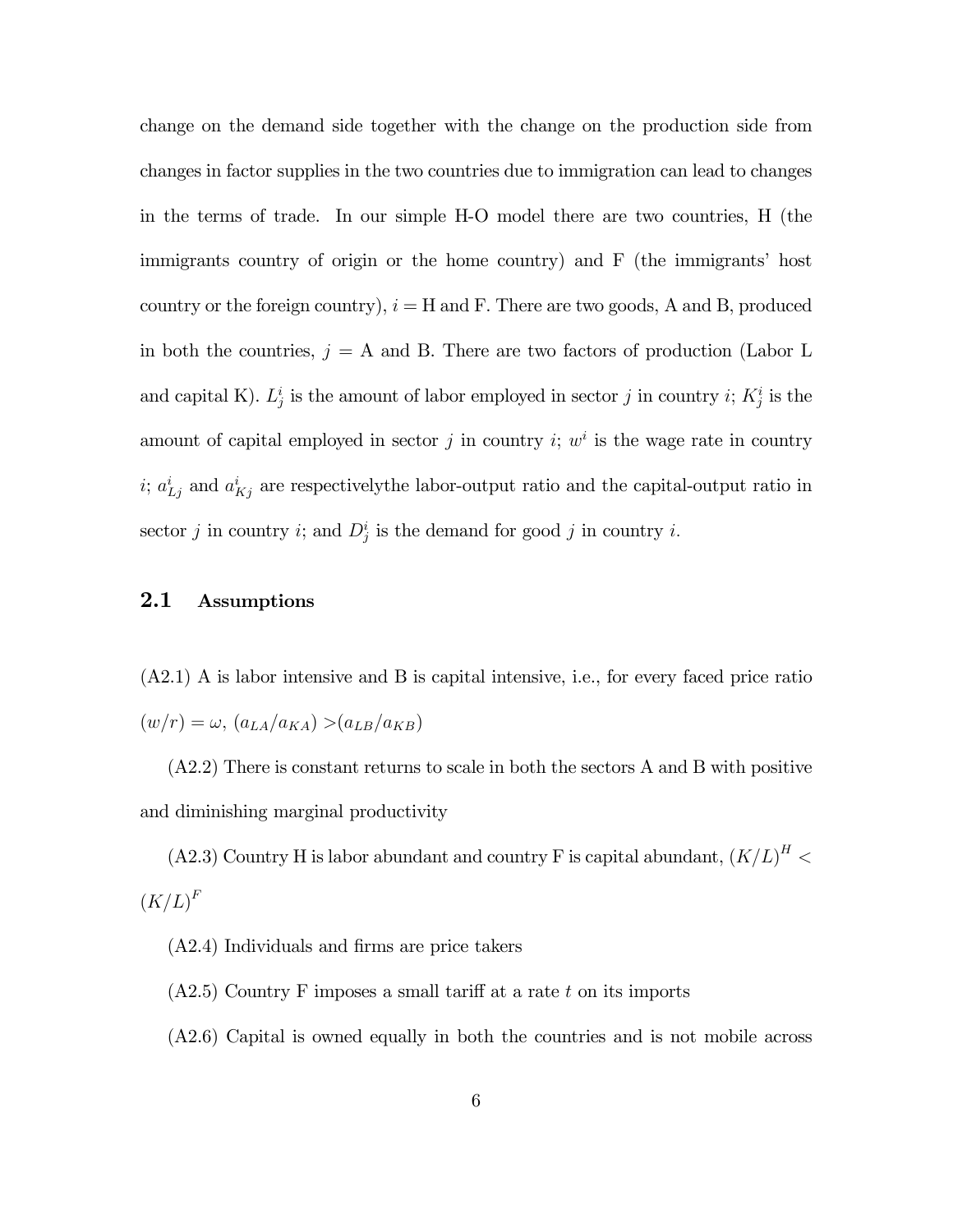countries

(A2.7) Each individual in country H has a continuous locally non-satiated, strictly quasi-concave utility function  $U(.)$  and the individual utility function in country F is given by  $V(.)$ . At any given prices and income level people in country H buy more of good A and less of good B than people in country  $F^4$ .

From assumption (A2.2) it follows that  $a_{Lj}^i = a_{Lj}^i(\omega)$  and  $a_{Kj}^i = a_{Kj}^i(\omega)$ . The requirement of full employment of labor is,  $a_{LA}^i A^i + a_{LB}^i B^i = L^i$  and for capital is  $a_{KA}^i A^i + a_{KB}^i B^i = K^i$ . Unit cost in each industry is equal to the market price:  $a_{Lj}^i w^i + a_{Kj}^i r^i = p_j^i$ . Assume that country F imports A and country H imports B. Let B be numeraire, so that  $p_B = 1$ . Let the world equilibrium price ratio be  $p^* = p_A^*$ . From (A2.5) it follows that  $p_{A}^{*F} = (1+t)p_{A}^{*}$  where  $p^{*F} = p_{A}^{*}, p^{*H} = (p_{A}^{*H}/p_{B}^{*F})$  and  $p_B^{*F} = p_B^{*H}$ ; this makes  $(w^{*H}/r^{*H}) < (w^{*F}/r^{*F})$  where  $w^{*H} < w^{*F}$  and  $r^{*H} > r^{*F}$ . The higher wages in country F is an incentive for people to migrate from country H to F. Assumption (A2.6) would be cleared in the next section.

#### 2.2 Analysis

Utility maximization subject to the budget constraint gives the demand function for good A and good B in country H as  $D_A^H(p^H, y^H)$  and  $D_B^H(p^H, y^H)$ , similarly in country F the demand function is  $D_A^F(p^F, y^F)$  and  $D_B^F(p^F, y^F)$ , where  $y^i$  is the individual income in country i. Let us assume  $mn<sup>H</sup>$  proportion of the world population

<sup>4</sup>We assume that there is no demand reversal.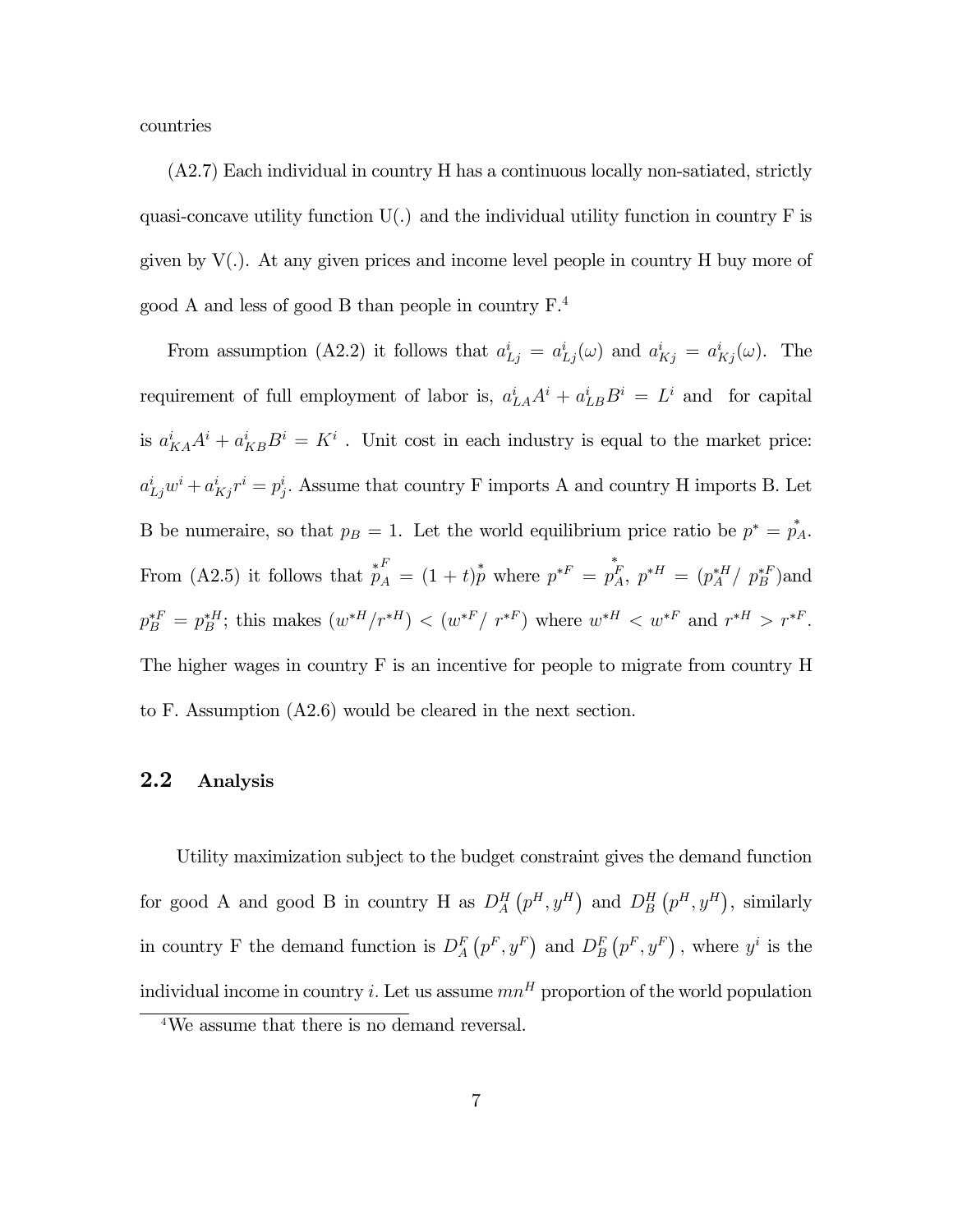move from country H to country F, where  $n^H = L^H/(L^H + L^F)$ .<sup>5</sup> At unchanged equilibrium price  $p^*$  migration affects world excess demand for good A through the following channels:

(1) Effect on the production of the host country: The increase of labor supply in country F (by  $dL^H$ ) increases the production of good A at unchanged equilibrium price, by  $dA^F = (a_{KB}^{*F} / \alpha^{*F}) dL^H$ , say X (see Appendix).

(2) Effect on the production of the home country: The fall in the labor supply of country F (by  $dL^H$ ) due to migration, lowers the production of good A by  $dA^H$  =  $-(a_{KB}^{*H} / \alpha^{*H})dL^H$ , say Y (see Appendix).

(3) Effect on the demand of immigrants:

(3a) Price Effect: The immigrants face a higher price in country  $F$  at the unchanged equilibrium price and this lowers their demand for good A by  $mn^HD_{Ap}^H(y,p) dp$ , say T. Where  $dp = p^*t$  is the change in price for good A in terms of good B faced by the immigrants when they move from country H to country F and  $D_{Ap}^H(.)$  is the partial change in the demand for good A due to the price change.

(3b) Income Effect: The immigrants lose their income out of capital and gain income in the form of higher wages they earn in country F, it can be said that the net effect on the income is positive otherwise the immigrants have no incentive to move to the host country. The immigrants leave their capital  $(mn<sup>H</sup>K<sup>H</sup>)$  behind and thus the

 $5<sup>5</sup>$ This assumption is harmless since in most of the countries migration and immigration is controlled by the government.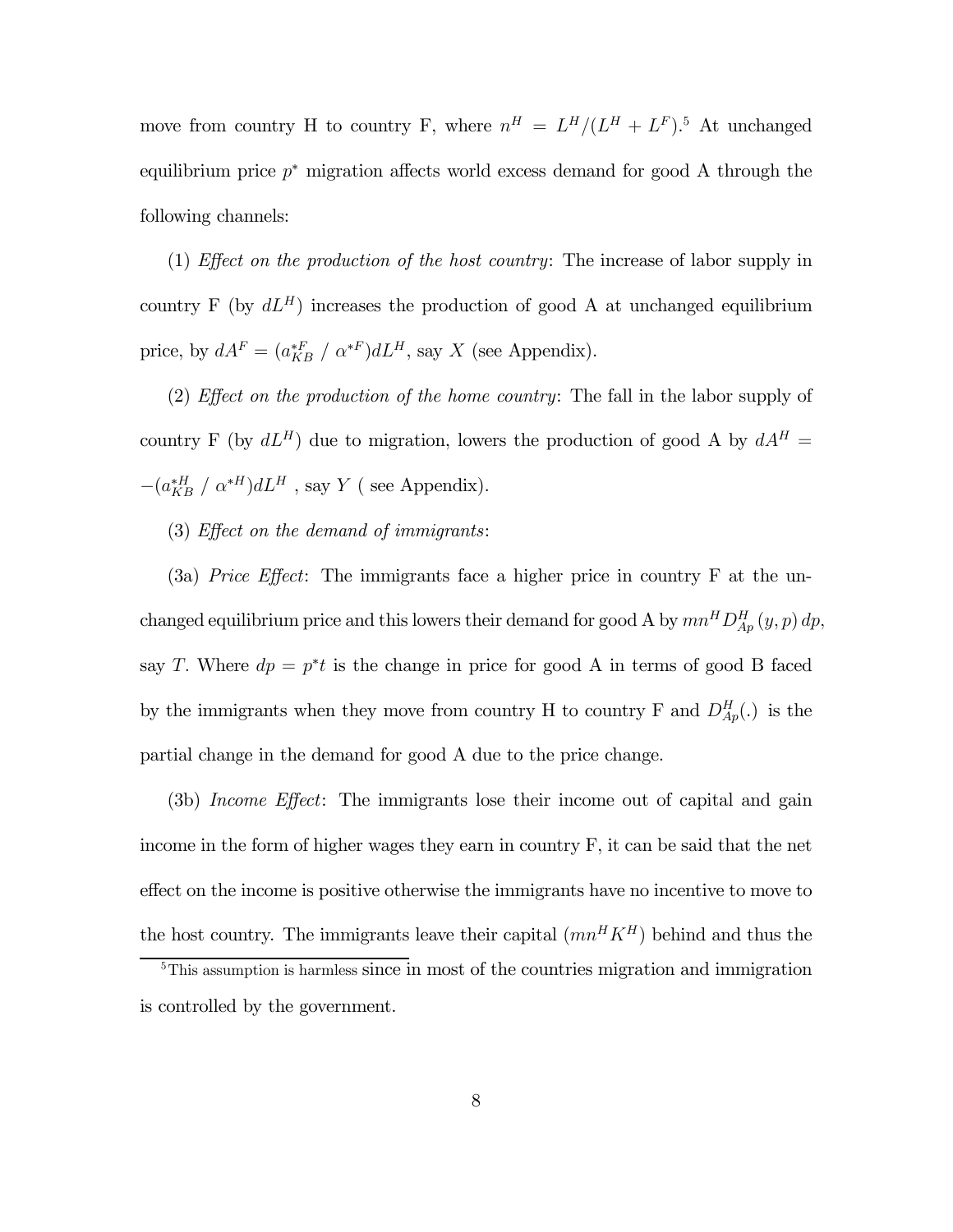change in the income of the immigrants due to the loss of rental income on the capital is  $mn^H r^H (K^H/L^H)$  and this lowers the demand for good A by  $mn^H r^H (K^H/L^H) D_{Ay}^H$ . The higher wage earned by the immigrants is given by  $(w^F - w^H) = dw$  (see Appendix). The effect on the demand for good A is given by  $mn^HD^H_{Ay}dw$ , say F.

(4) Effect on the demand of the population in country H who do not migrate: The capital left behind by the immigrants is enjoyed by the natives of country H and their rental income goes up by  $(1-m)n^H r^H \left[ (K^H/(1-m) * L^H) - (K^H/L^H) \right]$ , this in turn increases their demand for good A by  $(1-m)n^H r^H \left[ (K^H/(1-m) * L^H) - (K^H/L^H) \right] D_{Ay}^H$ , say S. This distribution of income assumes that there is an equal distribution of capital among the population, assumption (A2.6).

With the world prices held fixed at the initial equilibrium level the change in the excess demand can be written as

$$
= X + Y + T + F + S
$$
\n
$$
= dA^{F} - dA^{H} + mn^{H} D_{Ap}^{H} (y, p) dp + mn^{H} D_{Ay}^{H} dw +
$$
\n
$$
(1 - m)n^{H} r^{H} [(K^{H}/(1 - m) * L^{H}) - (K^{H}/L^{H})] D_{Ay}^{H}
$$
\n
$$
= mn^{H} [(D_{Ay}^{H} dw + D_{Ap}^{H} dp) + (a_{KB}^{*F} / \alpha^{*F} - a_{KB}^{*H} / \alpha^{*H})]
$$
\n(1)

In the present analysis the change in the excess demand given by (1) is a priori ambigous. The effect of immigration on the terms of trade is indeterminate and the indeterminacy in this analysis comes from the demand side combined with the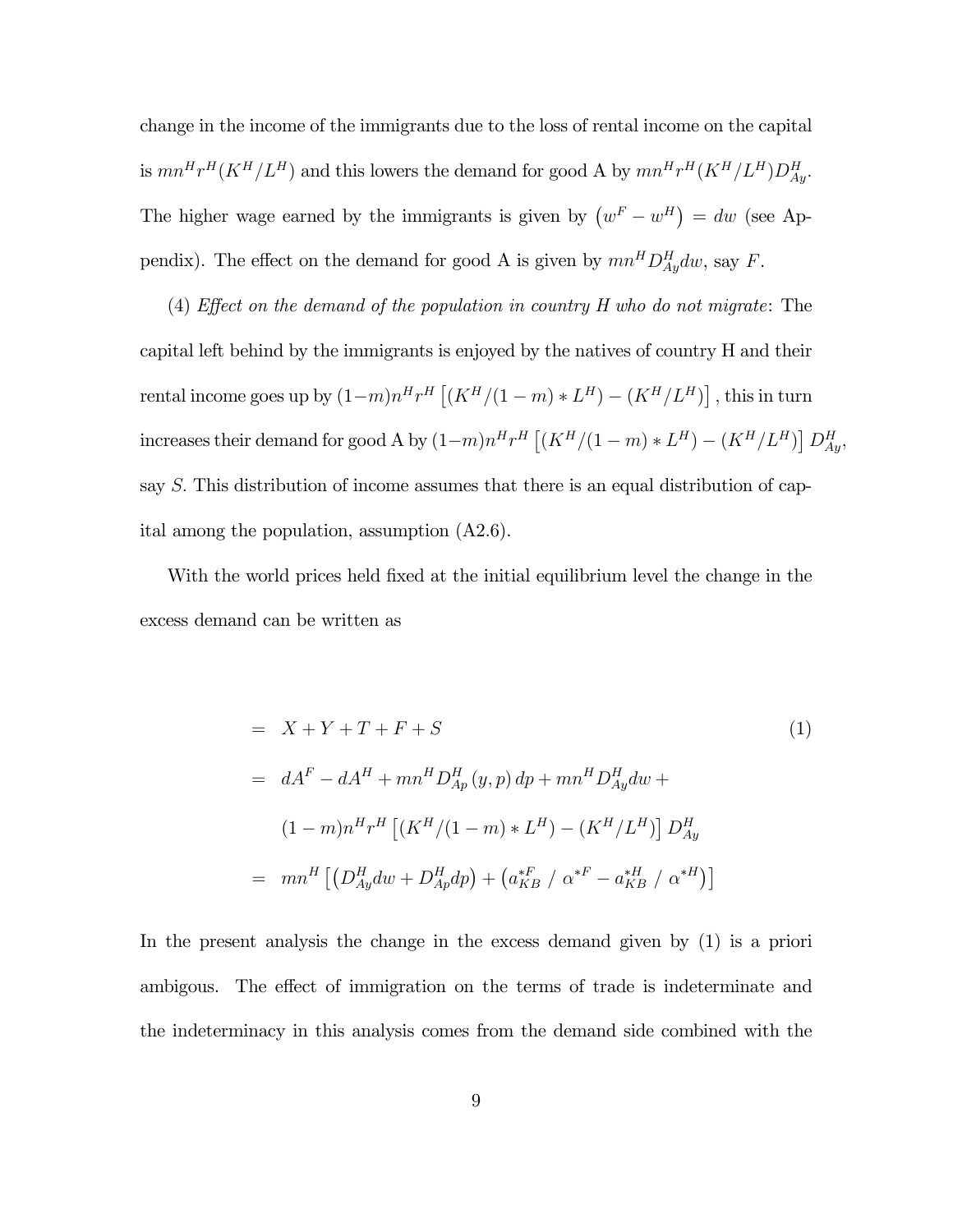production side. The change in demand owing to a price change and the change in the demand owing to the change in wages work in opposite directions, therefore, the excess demand change for good A at the unchanged world price can go up , remain unchanged or go down after immigration from one country to another. If the excess demand for good A goes up after immigration from country H to country F, then the world prices for good A must go up, moving the terms of trade in favor of country H. But if the excess demand for good A after immigration falls then the terms of trade would move against country H. Thus this further makes a case for an empirical examination of the effect of immigration on trade.

#### 2.3 Sufficient Condition

Given our assumption that stability conditions hold in the international market at the initial equilibrium prices  $p^*$ , if immigration increases the excess demand for good A, then the terms of trade will move in favor of good A. However, we have already shown that when both goods are normal at  $p^*$ , immigration will increase the demand for both goods. Therefore, it is clear that if, at  $p^*$ , immigration reduces the production of A in country H more than it increases the production of A in country F, then the terms of trade will move in favor of A. At fixed  $p^*$ ,  $(L/K)_A^F$  and  $(L/K)_A^H$  are fixed, therefore a sufficient condition for the terms of trade to move in favor of good A (at the initial or before immigration prices and wages) is that the fall in the production of good A in the country H exceeds the increase in the production of good A in country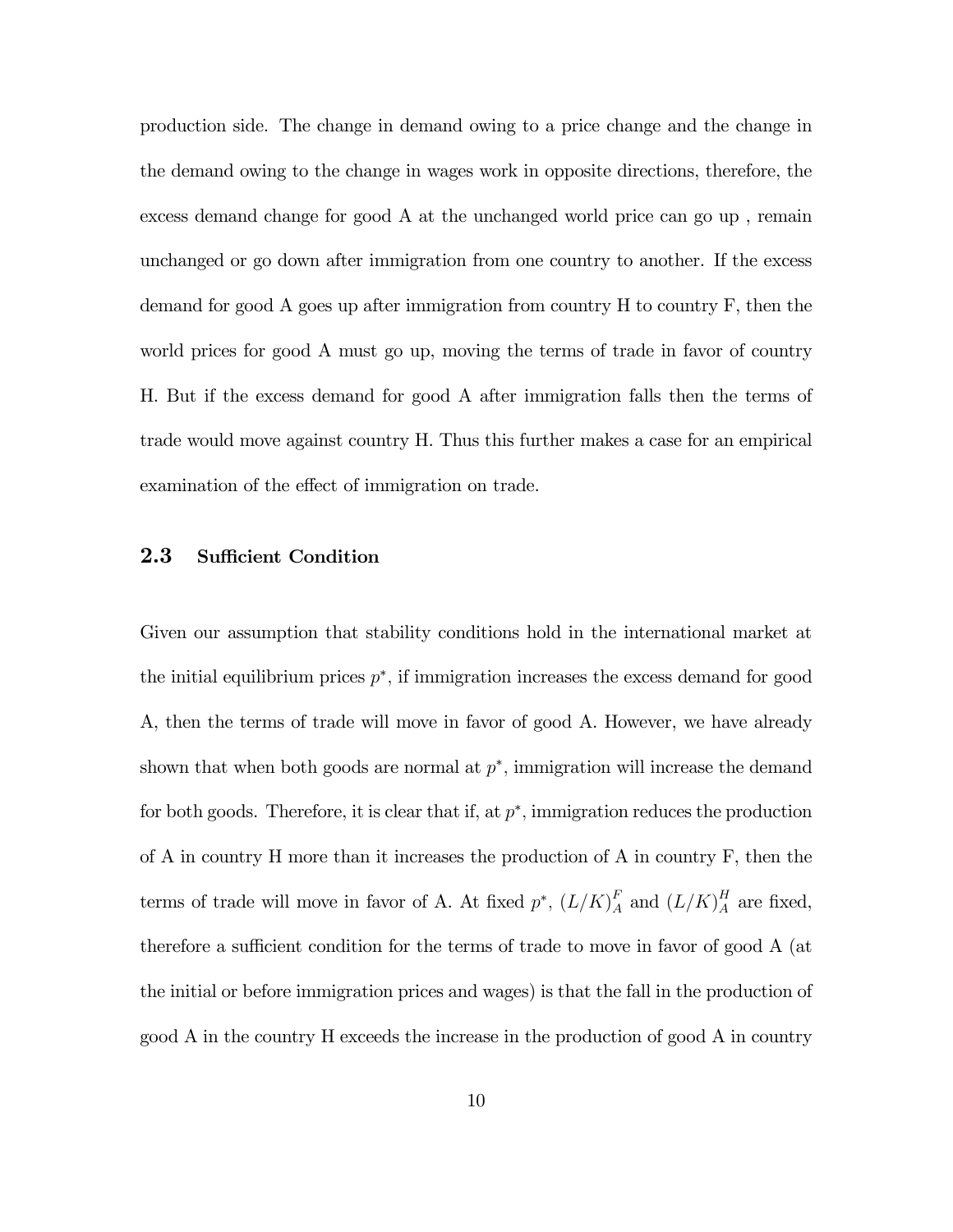F. This implies:

$$
dK_A^F \psi \left( L/K \right)_A^F < dK_A^H \psi \left( L/K \right)_A^H \tag{2}
$$

where,  $\psi(lL/K)$  is the average product of capital written as a function of  $L/K$ . After substituting for the change in the amount of capital employed in sector A of country F after migration at  $p^*$ , given by  $dK_A^F = dL^F / \{(L/K)_A^F - (L/K)_B^F\}$  and  $dK_A^H = dL^H / \{(L/K)_A^H - (L/K)_B^H\}$  in (2) we get

$$
[|dL^{F}|/\{(L/K)_{A}^{F} - (L/K)_{B}^{F}\}] \psi (L/K)_{A}^{F} < [|dL^{H}|/\{(L/K)_{A}^{H} - (L/K)_{B}^{H}\}] \psi (L/K)_{A}^{H}
$$
\n(3)

At the initial equilibrium,  $\psi(L/K)_A^F < \psi(L/K)_A^H$  and  $dL^F = -dL^H$ , Thus (3) holds if

$$
\left[ (L/K)_A^F - (L/K)_B^F \right] \ge \left[ (L/K)_A^H - (L/K)_B^H \right] \tag{4}
$$

After some manipulation (4) becomes:

$$
E_B (L/K)_B^H / \left(\omega^H \left(\omega^F - \omega^H\right)\right) \le E_A (L/K)_A^H / \left(\omega^H \left(\omega^F - \omega^H\right)\right) \tag{5}
$$

where  $E_A$  and  $E_B$  are the elasticities of factor substitution in sectors A and B. The inequality in (5) holds iff

$$
E_A/E_B \ge (L/K)_B^H / (L/K)_A^H \tag{6}
$$

However, the RHS of (6) is always less than 1 because good A is more labor intensive than good B. Hence, if  $E_A \ge E_B$ , then (2) will necessarily hold and the terms of trade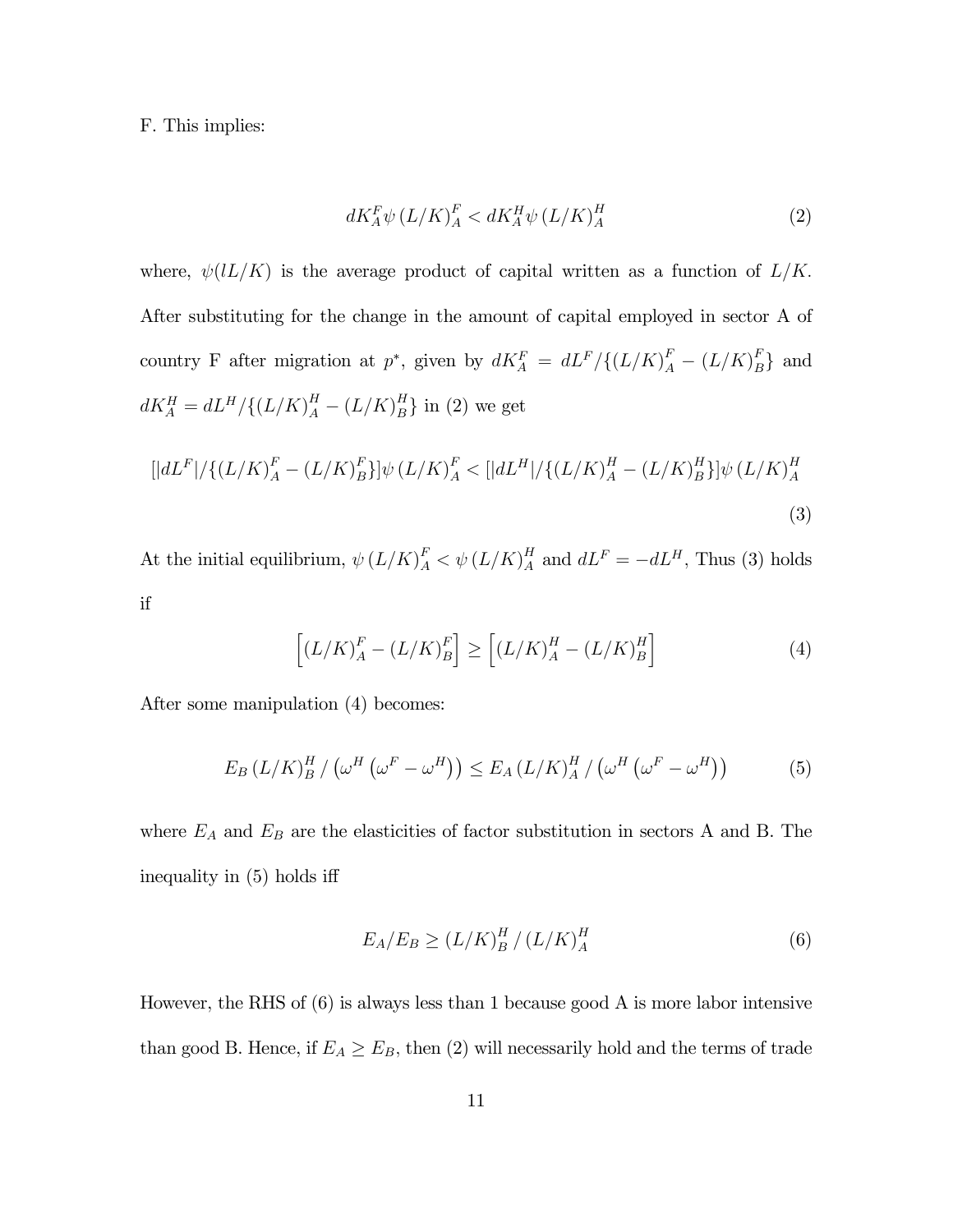move in favor of good A. Similarly it can be shown that when  $E_B > E_A$ , then the terms of trade move in the favor of good B.

### 3 Immigrants' Income and Demand

In the previous studies the findings on the effect of immigrants on trade are puzzling, particularly because the two channels of immigrant links, immigrant information effect and the immigrants demand effect, are not distinguished and immigrant stock is a proxy for both the effects. In this paper we attempt to distinguish between the immigrant "information effect" and the "demand or preference effect" by including immigrant stock (measuring the size of the immigrant network) as well as the immigrant income levels from various U.S. trading partners. Immigrants demand goods from their home country and this increases the U.S. imports from their home country. For example, Indian immigrants demand spices from India and gradually there are Indian immigrants in the U. S. as well as traders of non-Indian origin involved in spice trade with India. It is recognized that this will have a positive effect on the U. S. imports and will not affect U. S. exports. Immigrants' income will significantly affect their demand for goods from their home country, in turn affecting more U.S. imports than exports. If the home country goods are more costly in the U.S. than some local cheaper substitutes, the demand for home country goods will increase as immigrants' income rises. However, if the goods from immigrants home country are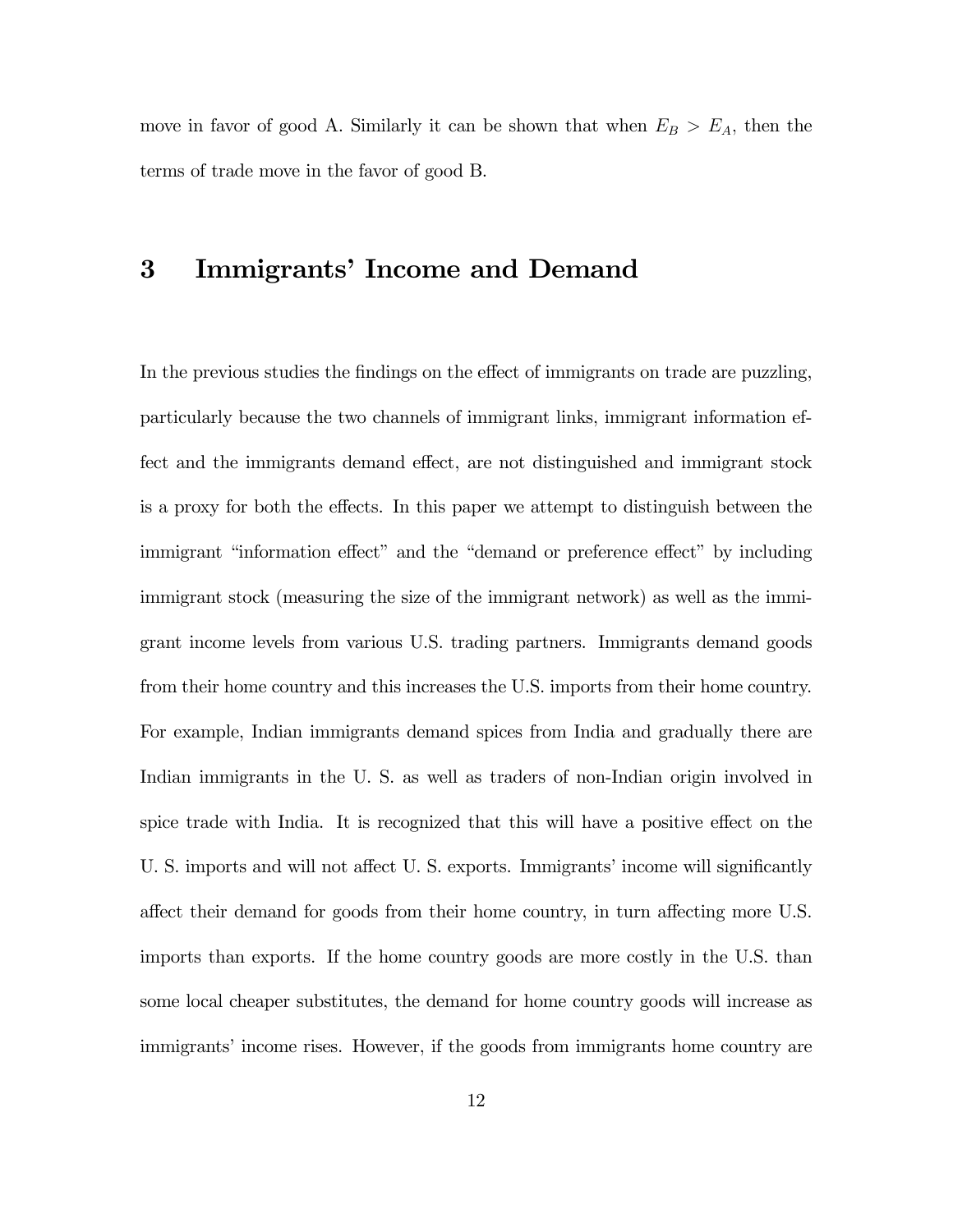inferior, higher is the immigrants' income lower will be their demand for these goods.

Immigrants demand for goods from their home country via their income will also depend on the immigrant's enclave and assimilation in the U.S. Immigrant income levels are strongly correlated with the levels of education and past studies have shown that education levels are important in determining the degree of immigrant assimilation in the U. S. (Borjas 1995, Greenwood and McDowell 1986). The literature on the immigrants assimilation in the U.S. have found evidence that immigrants assimilation not only depends s on their education levels but also on the number of immigrants from their home country living in the U.S (Borjas 1995; Chiswick 1984). Chiswick and Miller (1996, 2002) measuring immigrants' social networks by the extent of linguistic concentration in the area where the immigrant resides find that higher the immigrant network lower is immigrants' incentive to learn English and hence lower is their assimilation into the host society.

Immigrants with a large immigrant enclave will maintain their strong demand for home country goods, but will also have all the resources required to invest in import substitution activities. Dunlevy and Huthinson (1999) find that immigrants lower imports from New Europe, and the reason being that the new immigrants do not have enough time in the U. S to use the home-country information they carry. But they also argue that the falling pro trade effect of immigrants over time is explained by the argument that the immigrants are becoming Americanized and their "demand effect" is falling. Again food is an excellent example here. We do find that the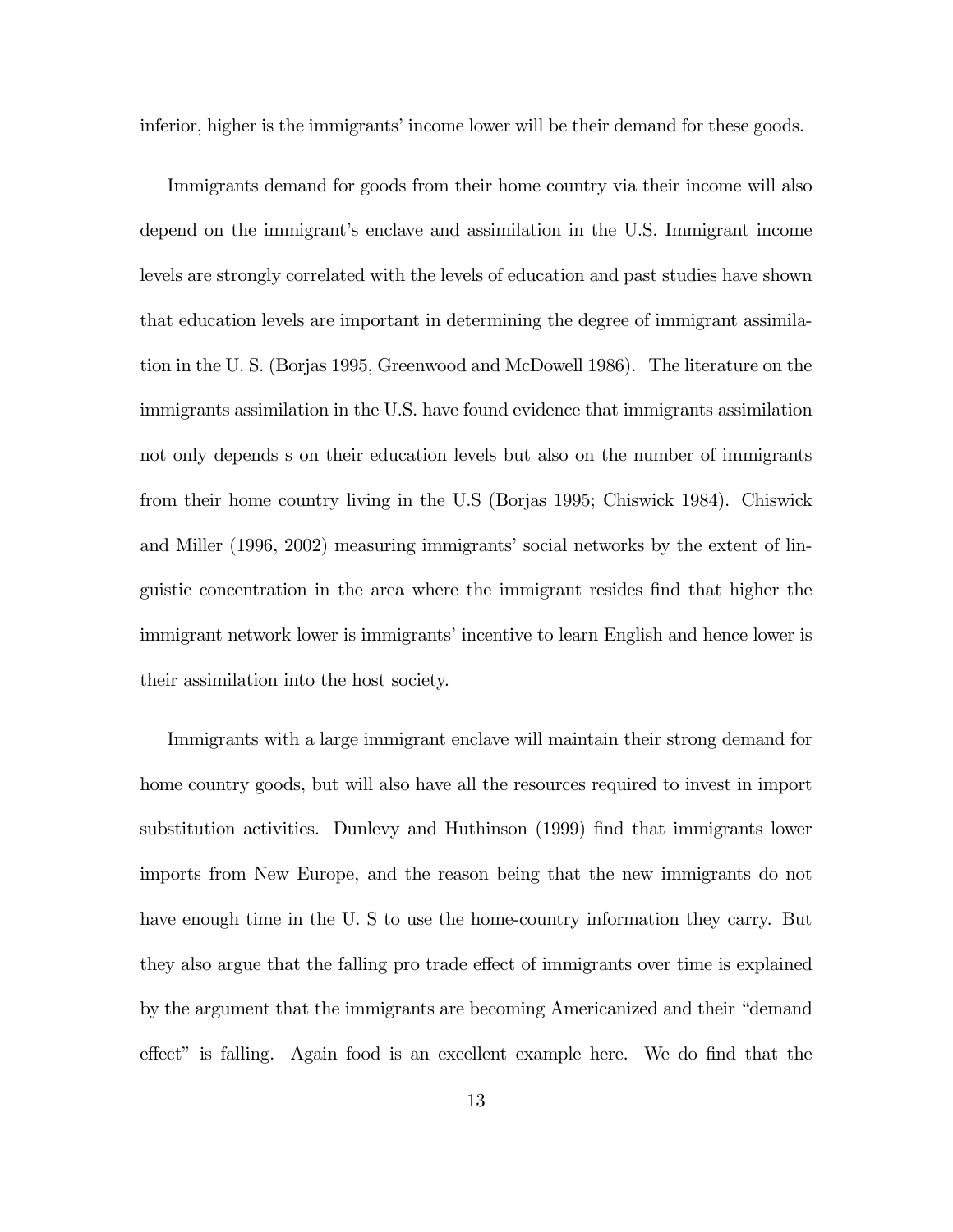extensive varieties of salsa and Mexican hot sauce production in the U.S. is due to the large Mexican immigrants. With increasing immigrants from Indian subcontinent in the U.S. one finds more and more Indian snacks that were previously imported from India are now produced by local businesses owned by Indian immigrants. All these are examples where immigrants with higher income levels and larger immigrant enclaves are substituting the imports from their home country with the U.S. produced substitutes for ethnic home imports.

In the literature on the effect of immigrant networks on trade it is argued that the immigrant income and demand will have a more significant effect on imports, however immigrants' income might have an indirect effect on the strength of immigrant home link and potentially affecting exports. Larger immigrant stock have a more stronger "home-link" effect. With higher income and more economic assimilation the information effect often captured by immigrant stock might also be getting weaker and thus lowering the immigrant effect on exports. However, there is evidence that there might be a reverse effect with a possibility that over time and with higher upward income mobility in the U.S. immigrants might specialize in the production and exports of goods from the U. S. to their home countries. As immigrants rise up the economic ladder they are in a better position and have more well developed social networks in the U.S. to engage in entrepreneurial activities and opening trade in new channels with their home countries.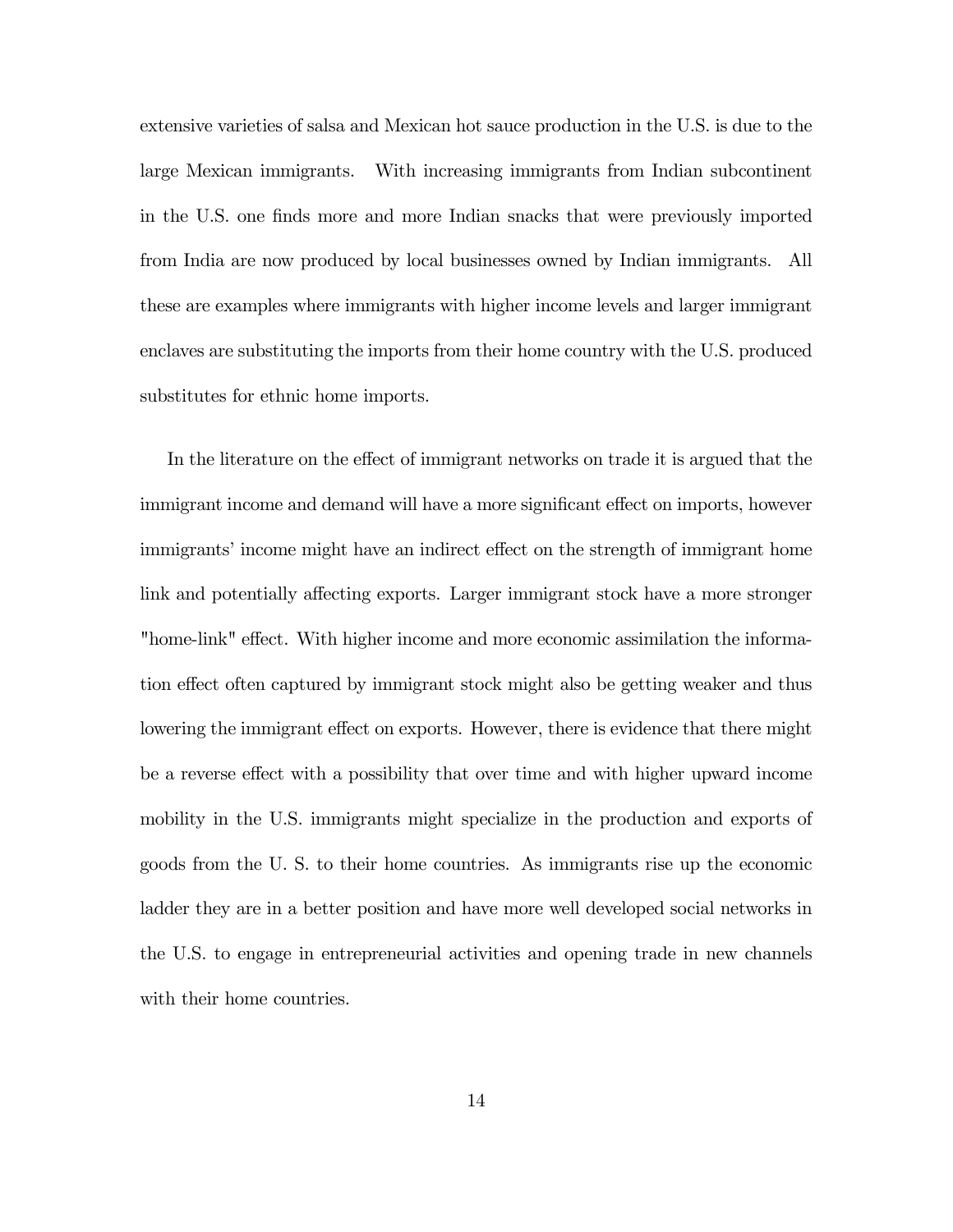### 4 Empirical Model

The empirical model is based on the 'gravity framework'- where the trade between the U. S. and its trading partners, who are also immigrant-sending countries, is explained by different economic factors in the U. S. and the home countries. It is very well known in empirical trade literature that Gravity Model works well in overall explanation of the trade between countries and is consistent with many trade theories.<sup>6</sup> We begin our specification with Frankel (1997) basic constant elasticity Gravity model where the trade is proportional to the product of GNP or GDP of the two countries and is inverse to the distance,  $D_{ij}$ , between the two countries <sup>7</sup>:

$$
F_{ij} = \frac{Y_i Y_j}{D_{ij} X_{ij}}\tag{7}
$$

To this multiplicative Gravity model we add product of per capita GNP, which takes into account the diverse stage of development of different countries (Frankel

<sup>6</sup> Helpman (1987) showed that the bilateral trade between countries is proportional to their GDP levels in the differentiated products and increasing returns framework, whereas Deardorff (1998) have tried to reconcile the Gravity models with traditional H-O frameworks.

<sup>7</sup> In a recent paper Disdier and Head (2008) finds that after controlling for different sample and methods used to estimate gravity models the negative impact of distance on trade is robust.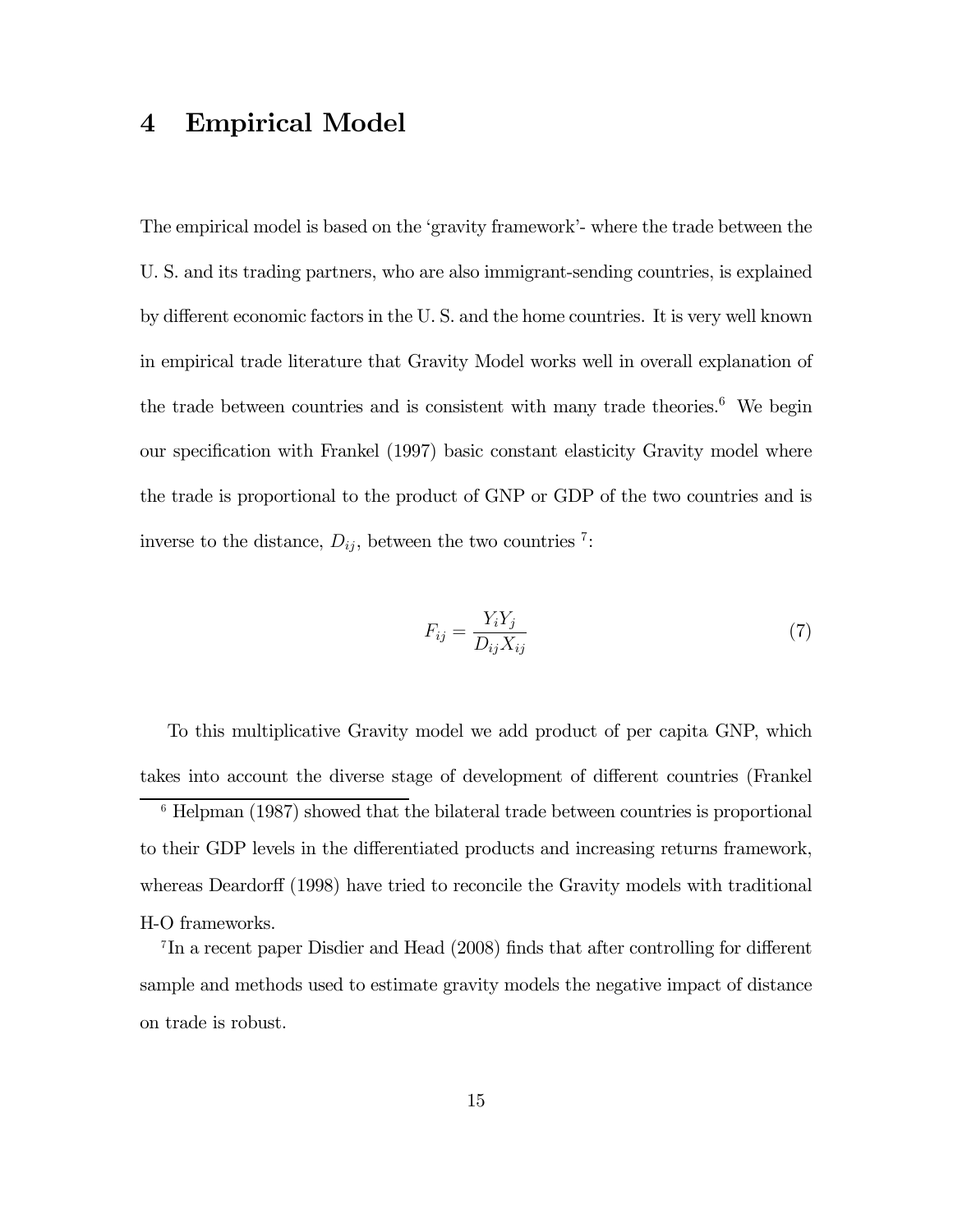1995, Rauch 1999). The vector  $X_{ij}$  includes factors that assist or hinder trade by influencing the transaction or transportation cost. In addition to the total income capturing the size of the economy and relative income accounting for the similarity between the U. S. and other countries, we include on the lines of Frankel whether U.S. and its trading partners are both English speaking countries.

The gravity model in (7) extends to

$$
F_{USj} = (GNP_{US}GNP_j)^{\alpha} (PGNP_{US}PGNP_j)^{\beta} (Distance)^{-\gamma}e^{-X_{USj}}
$$
(8)

where  $F_{USj}$  is U.S. imports from the home country j and exports to the home country;  $GNP_{US}GNP_j$  is the product of the U.S. and the home country GNP;

 $PGNP_{US}PGNP_j$  is the product of the per capita GNP of the home country and the U.S.; DISTANCE is the bilateral distance between the home country and the U.S. and

$$
X_{usj} = (English, \ \ln(IMMSTOCK)_{jUS}, \ Income_{jUS})
$$

ENGLISH is a dummy variable measuring whether the immigrant home country is a majority English speaking country, measuring the language similarity with the U.S., IMMSTOC $K_{jUS}$  is the stock of immigrants from country j in the U.S., and  $INCOME_{jus}$  is the average income of the immigrants from country j in the U.S.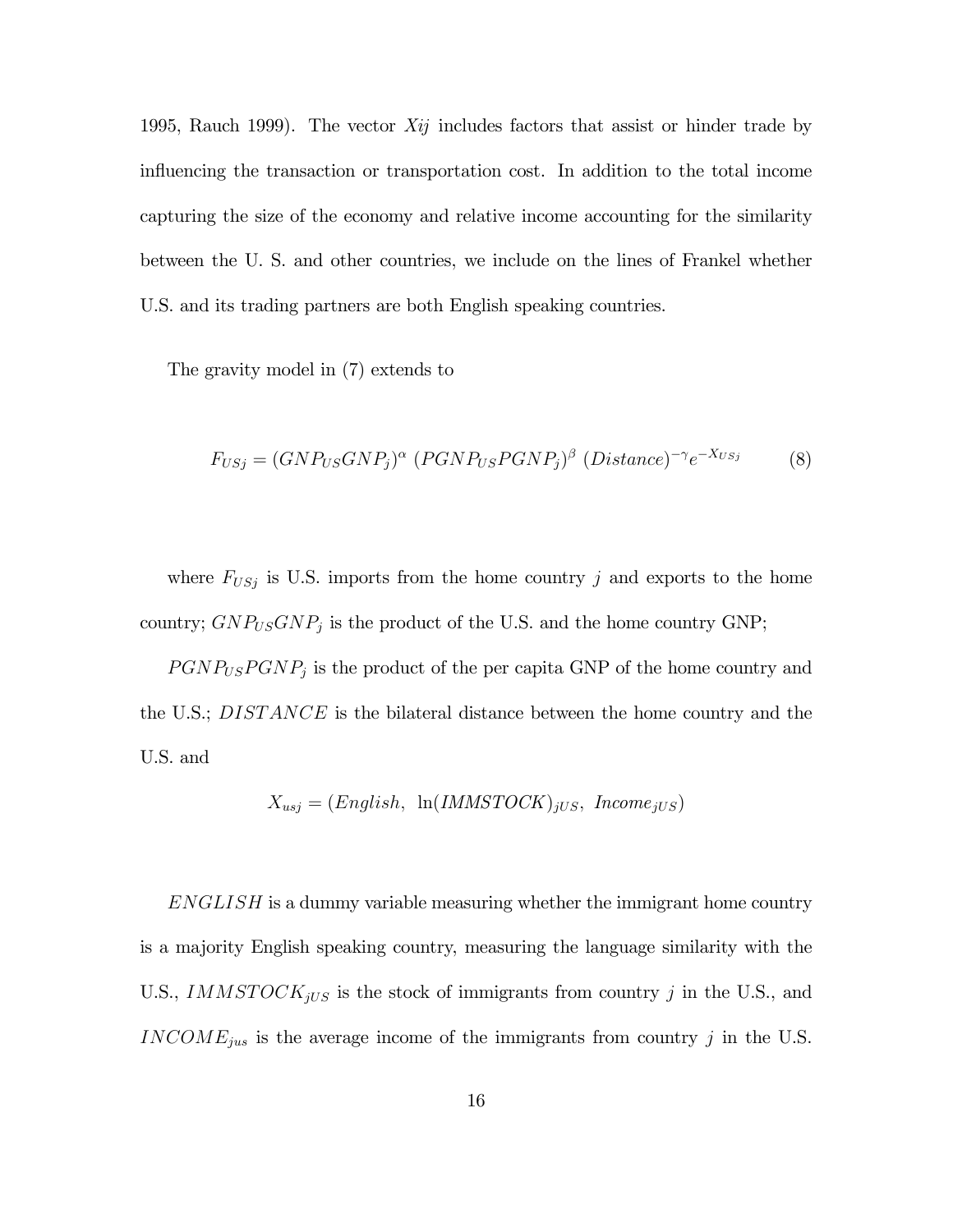With higher income we might expect that the immigrants might be demanding more of the relatively expensive goods from their home country or with higher income there is a possibility that immigrants are more assimilated within the American society and demand less of the ethnic goods  $8$  The log gravity model in (7) becomes

$$
\ln F_{USj} = \rho + \alpha \ln(GNP_{US}GNP_j) + \beta \ln(PGNP_{US}PGNP_j) + \gamma \ln DISTANCE_{USjt}
$$

$$
+ \delta ENGLISH + \eta_1 \ln(IMMSTock)_{jUS} + \eta_2 INCOME_{jUS} + \epsilon_{USj}
$$
(9)

We will expect that higher the IMMSTOCK, higher will be the positive effect on trade  $(\eta_1 > 0)$  and if the higher income might have a positive effect on trade  $(\eta_2 > 0)$ or a negative effect on trade  $(\eta_2 < 0)$ . To further explore the role of the immigrants assimilation and income on trade we interact the average immigrant income from country  $j$  (*INCOME*) with the immigrant stock from country. Thus

$$
X_{usj} = (English, \ \ln(IMMSTOCK)_{jUS}, \ INCOME_{jUS}, \ INCOME_{jUS} * \ln(IMMSTOCK)_{jUS}
$$
  
and the model in (9) becomes

$$
\ln F_{USj} = \rho + \alpha \ln(GNP_{US}GNP_j) + \beta \ln(PGNP_{US}PGNP_j) + \gamma \ln DISTANCE_{USjt}
$$

$$
+ \delta ENGLISH + \eta_1 \ln(IMMSTOCK)_{jUS} + \eta_2 INCOME_{jUS}
$$
(10)
$$
+ \eta_3 \ln(IMMSTOCK) * INCOME_{jUS} + \epsilon_{USj}
$$

<sup>8</sup>This might possibly not hold for ethnic restaurant food.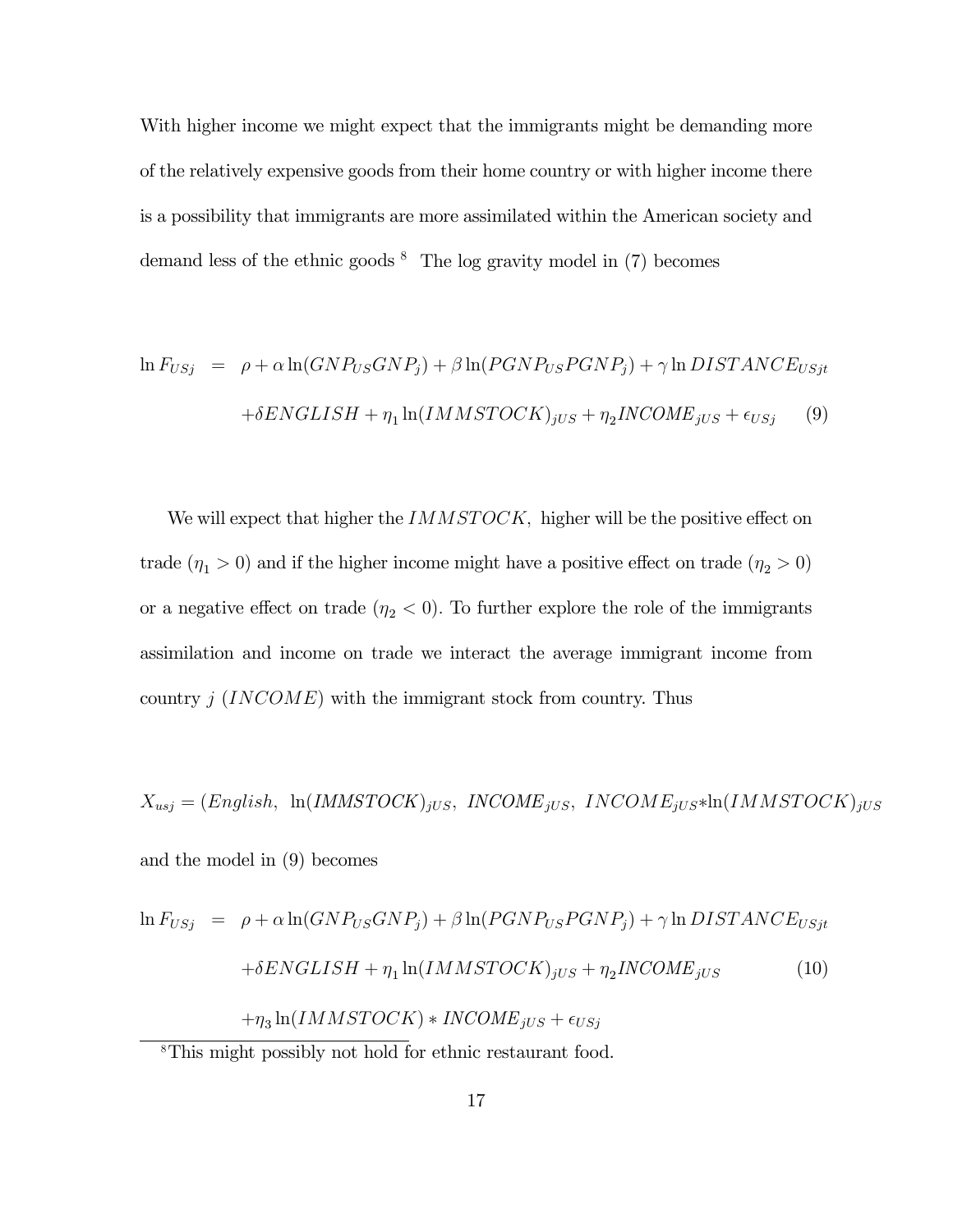There is extensive evidence that larger the size of the immigrant enclave less is the immigrants' incentive to assimilate with the natives and potentially less is the immigrant integration into the host society. What does this mean for the immigrant effect on bilateral trade flows? Possibly that higher is the immigrant stock from country  $j$ , higher is their home effect on trade flows and with rising income and large  $IMMSTOCK<sub>US</sub>$  greater will be the effect of immigrants on U.S. trade with their home country, particularly U.S. imports  $(\eta_3 > 0)$ . However, there is a possibility that with larger share of immigrants from their home country the immigrants might be potentially producing the ethnic goods in the U.S. and substituting their imports with the goods produced in the U.S. In this case we will see that the effect of higher income on the trade flow with the immigrants' home country will be mitigated by the immigrant stock  $(\eta_3 < 0)$ . For U.S. exports with rising immigrant income, signifying a higher economic assimilation of the immigrants, makes the immigrant home-link weaker  $(\eta_3 < 0)$ .

To further examine the level of income assimilation of immigrants relative to the natives we include the ratio of average immigrant income from country  $j$  in the U.S. relative to the average native income  $(PINCOMEUS<sub>i</sub>)$ . We estimate the model given by equations (9) and (10) for U.S. exports and imports.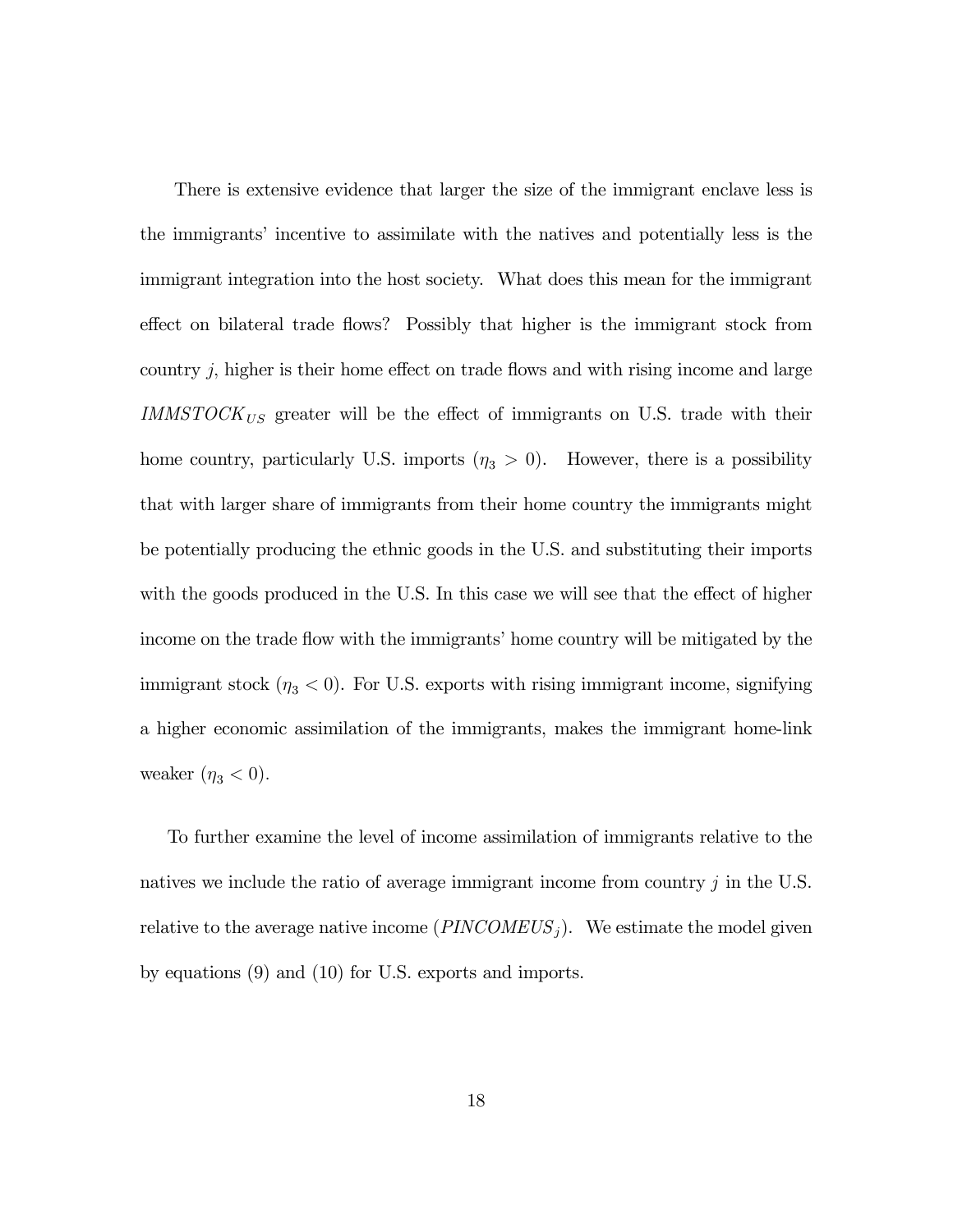#### 4.1 Data

Our sample consists of 63 countries over  $1991 - 2000$ .<sup>9</sup> The list of the countries is given in Appendix A. The U.S. import data is obtained from the extension of the World Trade Database of Statistics Canada, which is a part of the NBER World Trade Database by Feenstra and Lipsey and the nominal GNP and population is from the Penn World tables <sup>10</sup> Annual data on immigrants across occupation is from the Immigration Statistical Yearbook by the Immigration and Naturalization Services (INS), now called Department of Homeland Security. The data on distance and English language is obtained from the Frankel.<sup>11</sup> The annual data on average personal income for foreign born from different trading countries is derived from the March Current Population Survey for the years  $1994 - 2000$ .<sup>12</sup>

9We add El Salvador and Nicaragua and remove Yugoslavia from the sample of countries used in Frankel (1997).

10The trade data is downloaded from the Center for International Data at the UC Davis (http://cid.econ.ucdavis.edu.) and the website for the Penn World Tables is http://pwt.econ.upenn.edu.

11Distance is from "Direct-Line Distances", International Edition, Gary L. Fitzpatrick and Marilyn J. Modlin, Scarecrow Press, Inc. Metuchen NJ and London 1986.

12Foreign born income is missing for 28 countries in 1994 CPS.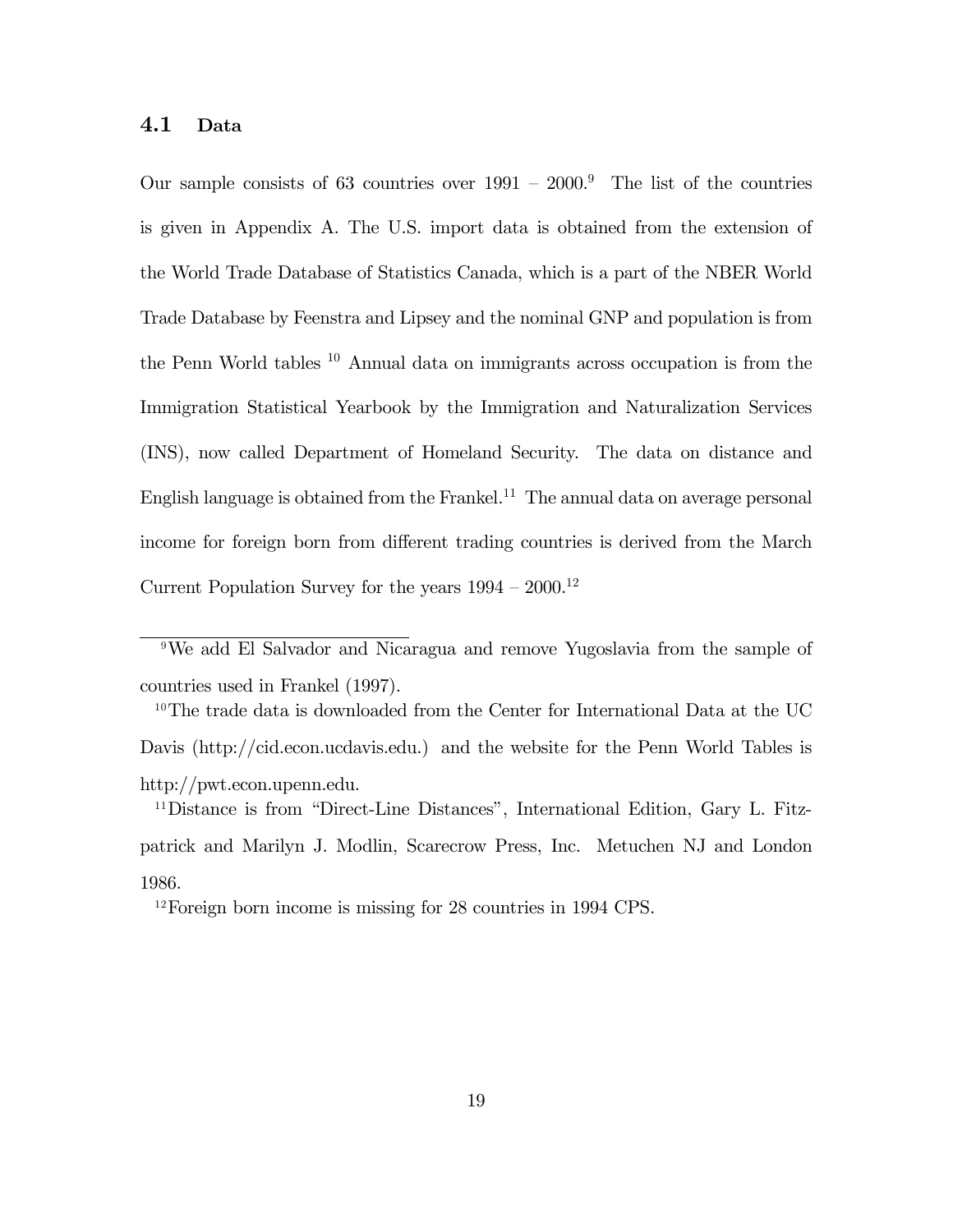### 5 Results

Table 1 gives the results from estimating equation (9) and (10) for the aggregate U.S. exports and imports. From col (1) and (2) we find that immigrant stock has a significant and positive effect on the U.S. bilateral trade flows. A 1% increase in the immigrant stock increase U.S. exports by 0.27% and U.S. imports by 0.48%.<sup>13</sup> However, we find that a 1% increase in the average immigrant income level lowers U.S. imports by 0.003%. Thus, higher income levels of the immigrants in the U.S., signifying more assimilation of the immigrants in the U.S., lowers U.S. imports. However, we find a similar significant negative effect of income on both exports and imports when we interact the income level with the size of the immigrant enclave. From cols (3) and (4) we find that a 1% increase in the income level lowers the U.S. exports and imports by 0.005%. This indicates that higher income coupled with a larger size of the immigrant enclave weakens the effect of immigrant networks on trade flows, both for exports and imports.

In Table 2 we give the results from estimating the effect of average income of immigrants from country  $j$  relative to natives, a better measure of immigrant assimilation than simply the average level of immigrant income from country  $i$ . From col (1) and (2) in Table (2) we find that higher is the PINCOMEUS lower is the effect on U.S. imports. This clearly shows that as the immigrants income levels are closer to

<sup>&</sup>lt;sup>13</sup>This is in line with the previous findings in the literature.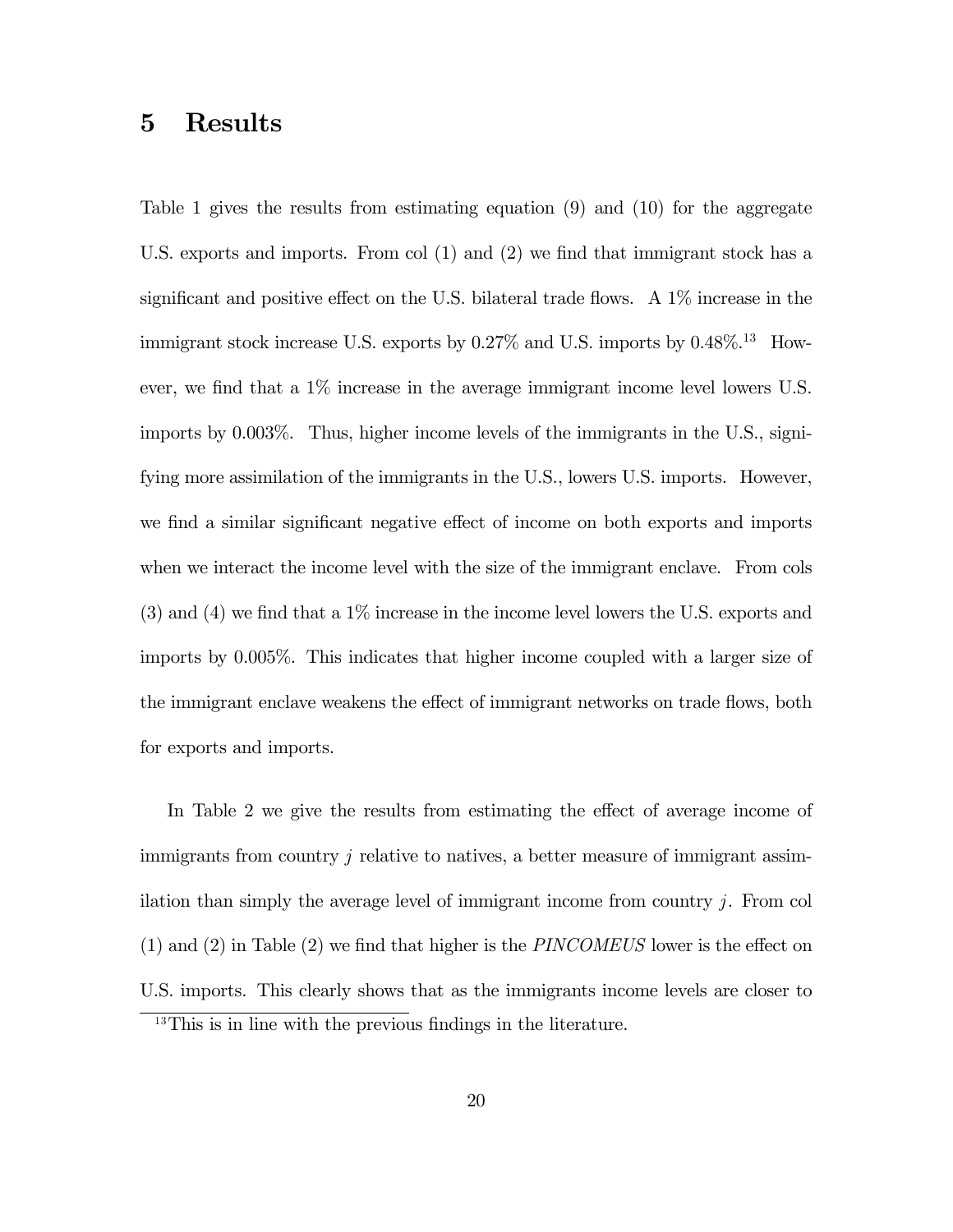that of the natives or rising above the natives, higher is the immigrant assimilation in the U.S. and lower is their demand for the home country goods. When we interact the level of PINCOMEUS with the level of the immigrant stock, we find that for both the U.S. exports and imports higher *PINCOMEUS* lowers the trade flows. The fall is higher for U.S. exports (around  $0.10\%$ ) than the imports (around  $0.9\%$ ).

Other variables are what we expected. GNP and PGNP are all positive and significant. English language dummy have a significant positive effect on both U.S. exports and imports. Distance has a negative significant effect on trade flows.

# 6 CONCLUDING REMARKS

The effect of immigrants' demand in their host country has been neglected when analyzing the effect of immigration. In the literature exploring the effect of immigrants on trade, immigrant stock is a proxy for both the immigrant information effect and the demand effect. In this paper we propose to include the effect of income in the host country U.S. over and above the size of the immigrant stock while examining the effect of immigrant networks on trade. Immigrants relative income to the natives will give us some information on the extent of assimilation of the immigrants in the U.S. and this assimilation will have an important effect on trade flows, a priori more so for imports than exports.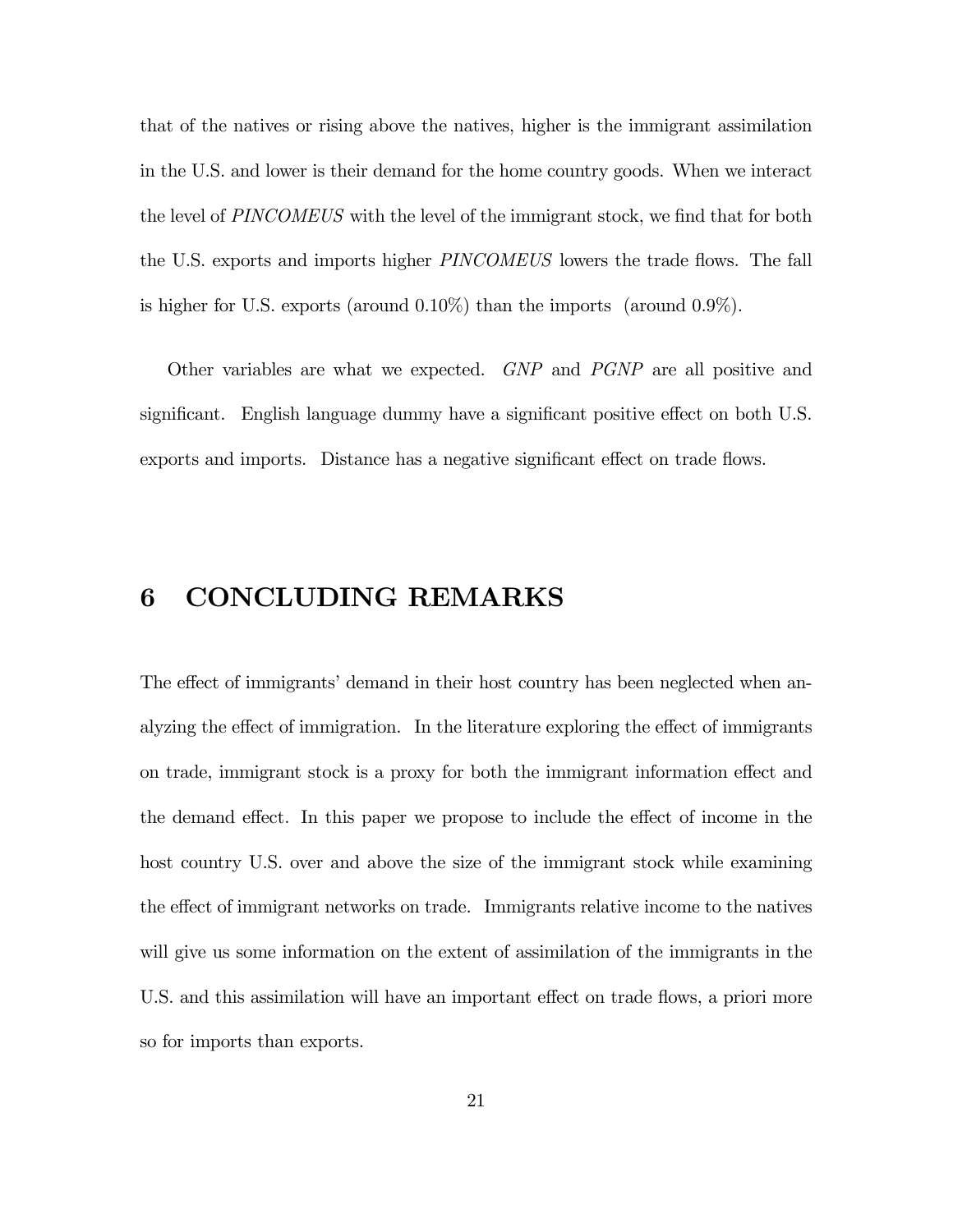In this paper we emphasize that immigrants are more than laborers and they have different demand for goods from the natives. We assume that immigrants on an average consume more of the goods that are abundant in their home country in a simple H-O model and find that at the terms of trade that prevailed in the equilibrium before immigration, the aggregate world demand for commodities can change. Such a change on the demand side, together with the change on the production side that results from immigration across two countries can lead to changes in the terms of trade.

Our econometric model consists of 63 major U.S. trading partners (who are also big immigrant sending countries) over the time period 1991 - 2000. Our empirical results show that the immigrants income, mostly through demand effect, has a significant negative effect on U.S. imports only. However, if we include the effect of the immigrant income interacted with the size of the immigrant network, measured by the immigrant stock, we find that the income has a negative effect on both the U.S. exports and imports. We find that in addition to the immigrants stock elasticity of 0.27% for U.S. exports and 0.48% for U.S. imports, higher income of the immigrants coupled with the large size of the immigrants stock weakens the immigrants network effect with their home country for both the U.S. exports and imports. This we find in addition to the

In this paper we argue that the immigrant network effect on trade flows is weakened by the level of immigrant assimilation. We capture immigrant assimilation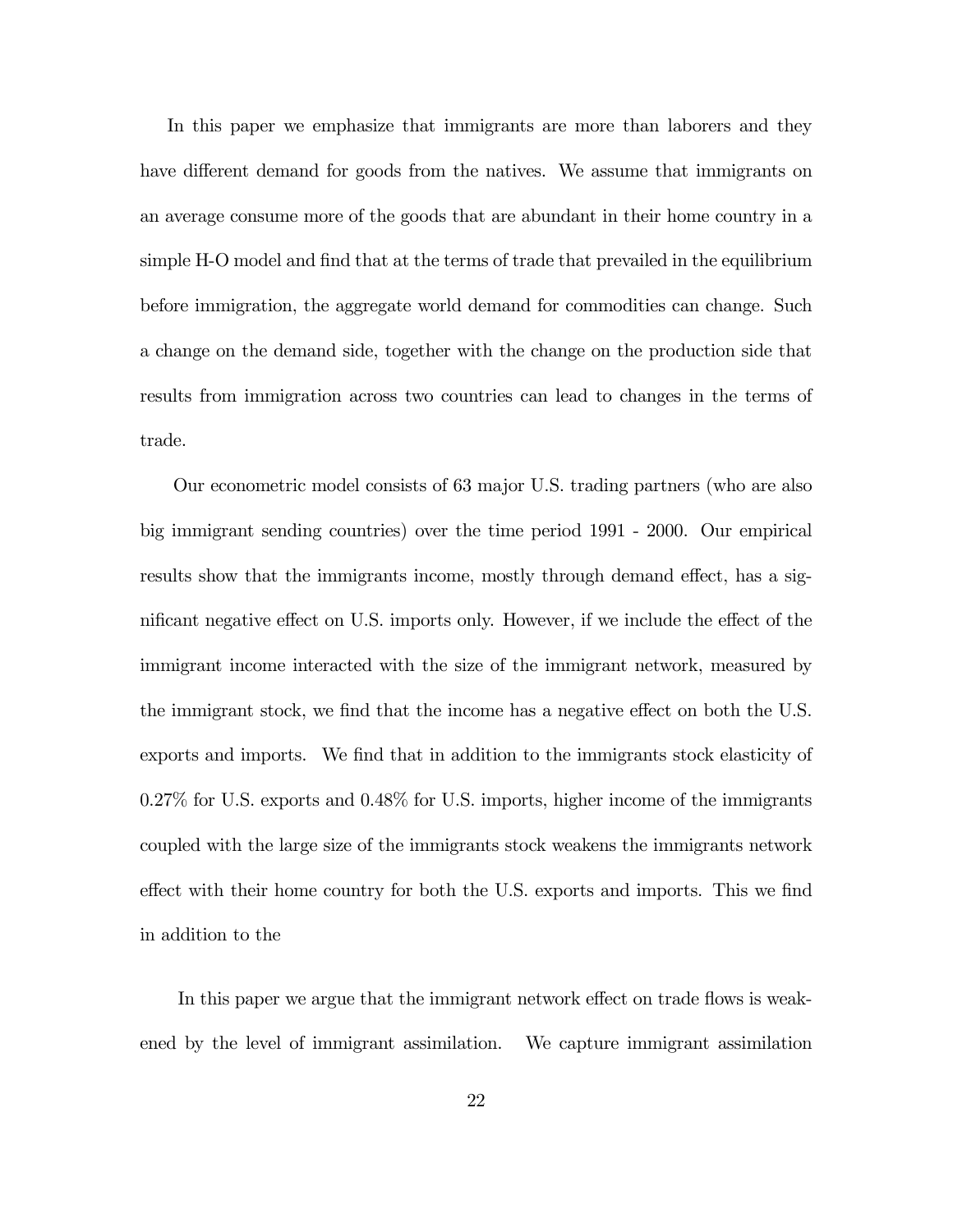by their level of income in the U.S. We find a stronger effect of income assimilation on U.S. imports than exports. This paper is an attempt to raise the question that simply looking at the size of the immigrant stock to capture the effect of the immigrant networks on trade might only be a part of the picture, the effect of immigrant assimilation in the host country also needs to be examined in detail while examining the effect of the immigrant networks on trade.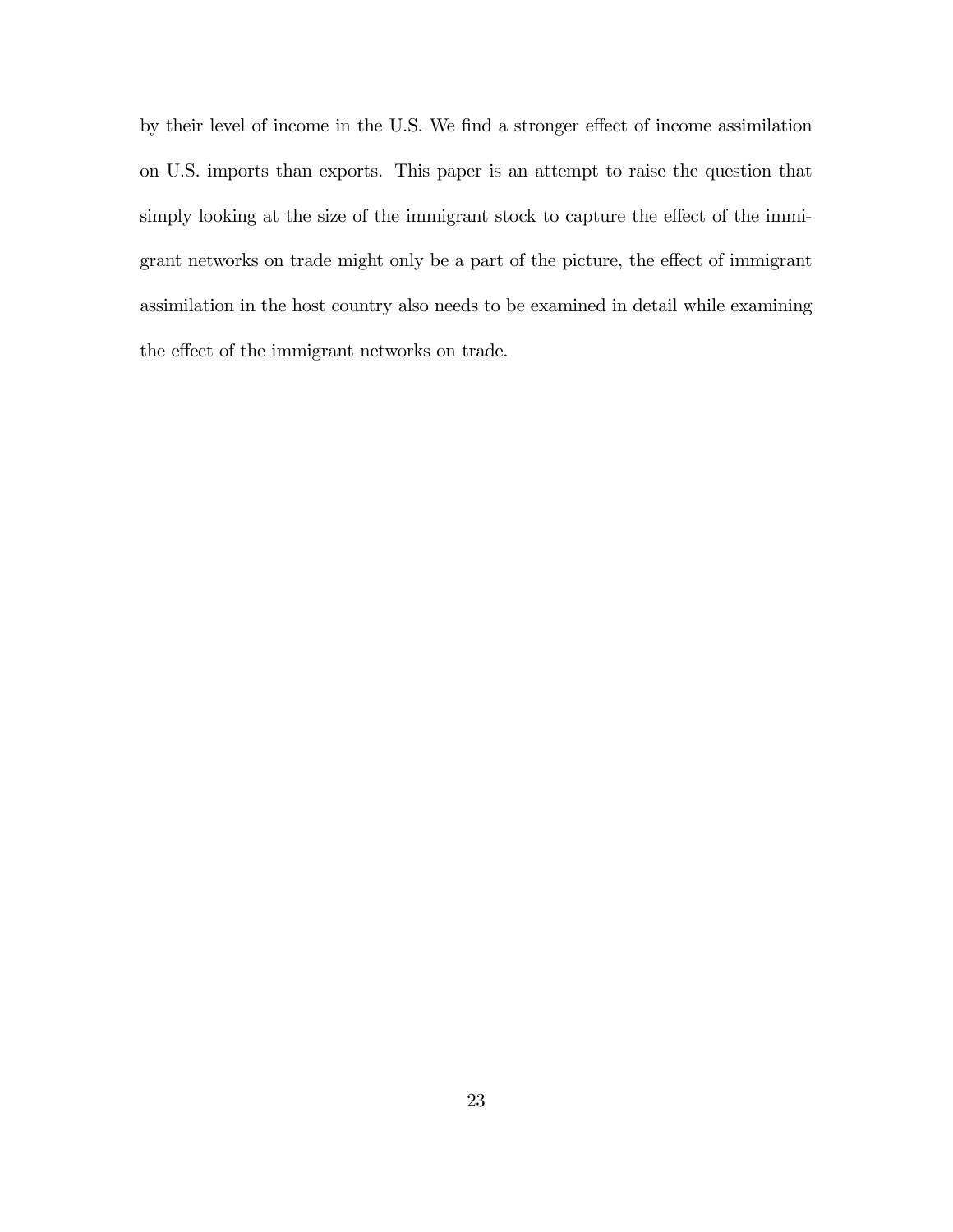# References

- [1] Bandyopadhyay, S., C. Coughlin, and H. Wall. 2008. "Ethnic Networks and U.D. Exports," Review of International Economics, 16(1):199-213.
- [2] Borjas, G. J. "The Economic Benefits from Immigration", Journal of Economic Perspectives Spring 1995, 3-22.
- [3] Capella, L. M. and D. R. Arnold. "Acculturation, Ethnic Consumers, and Food Consumption Patterns," Journal of Food Products Marketing 1(4), 1993, 61-79.
- [4] Chiswick, Barry R. Illegal Aliens in the United States Labor Market: An Analysis of Occupational Attainment and Earnings." International Migration Review, 1984, 18, pp. 714-32.
- [5] Chiswick, Barry R. and Paul W. Miller. "Ethnic Networks and Language Proficiency Among Immigrants." Journal of Population Economics, 1996, 9(1), pp. 19-35.
- [6] Chiswick, Barry R. and Paul W. Miller. "Immigrant Earnings: Language skills, linguistic concentrations and the business cycle." Journal of Population Economics, 2002, (15).
- [7] Deardorff, A. "Determinants of Bilateral Trade: Does Gravity Work in a Neoclassical World?" in Jeffrey A. Frankel, ed., The Regionalization of the World Economy, University of Chicago Press, 1998, pp. 7-28.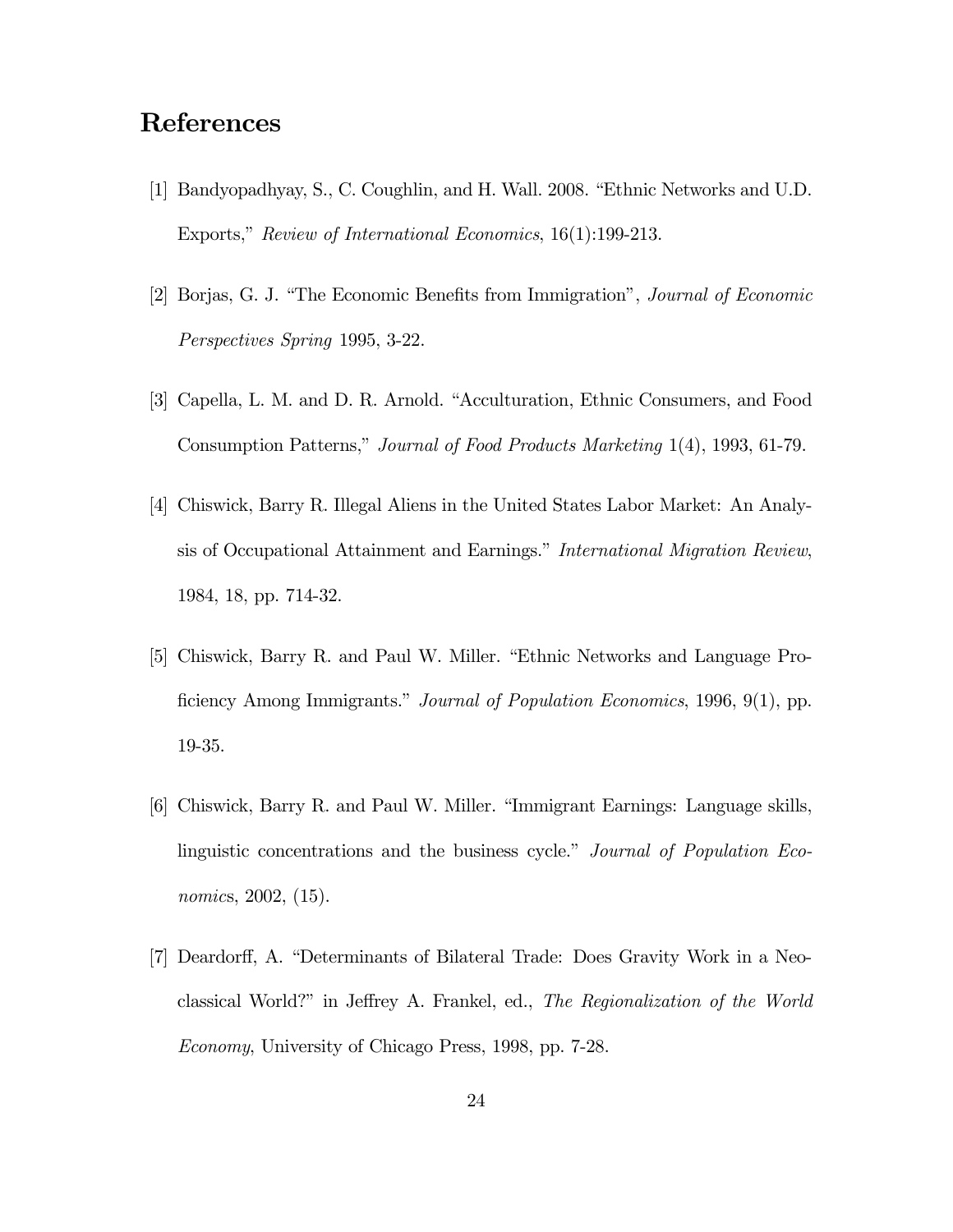- [8] Disdier, A. and K. Head. "The Puzzling Persistence of the Distance Effect on Bilateral Trade." Review of Economics and Statistics, 2008, 90(1): 37-48.
- [9] Dunlevy, J. A. "Interpersonal Networks in International Trade: Evidence on the Role of Immigrants in Promoting Exports from the American States." Review of Economics and Statistics (2004).
- [10] Dunlevy, J. A., and W. K. Hutchinson. "The Impact of Immigration on American Import Trade in the Late Nineteenth and early Twentieth Century." The Journal of Economic History 59.4 (1999): 1043-62..
- [11] Feenstra, R.C., R.E. Lipsey, D. Haiyan, A.C. Ma, and H. Mo. "World Trade Flows: 1962 - 2000." NBER Working Paper 11040.
- [12] Fischler, C. "Food, Self and Identity," Social Science Information 27, 1988, 275- 292.
- [13] Frankel, J. A. 1997. Regional Trading Blocs in the World Economic System. Washington DC: Institute for International Economics, 1997.
- [14] Gould, D, M. "Immigrant Links to the Home Country: Empirical Implications for U. S. Bilateral Trade Flows," The Review of Economics and Statistics 76, 1994, 302-316.
- [15] Girma, S. and Z. Yu "The Link Between Immigration and Trade: an Evidence from the United Kingdom," Review of World Economics, 138(1), 115-130, 2002.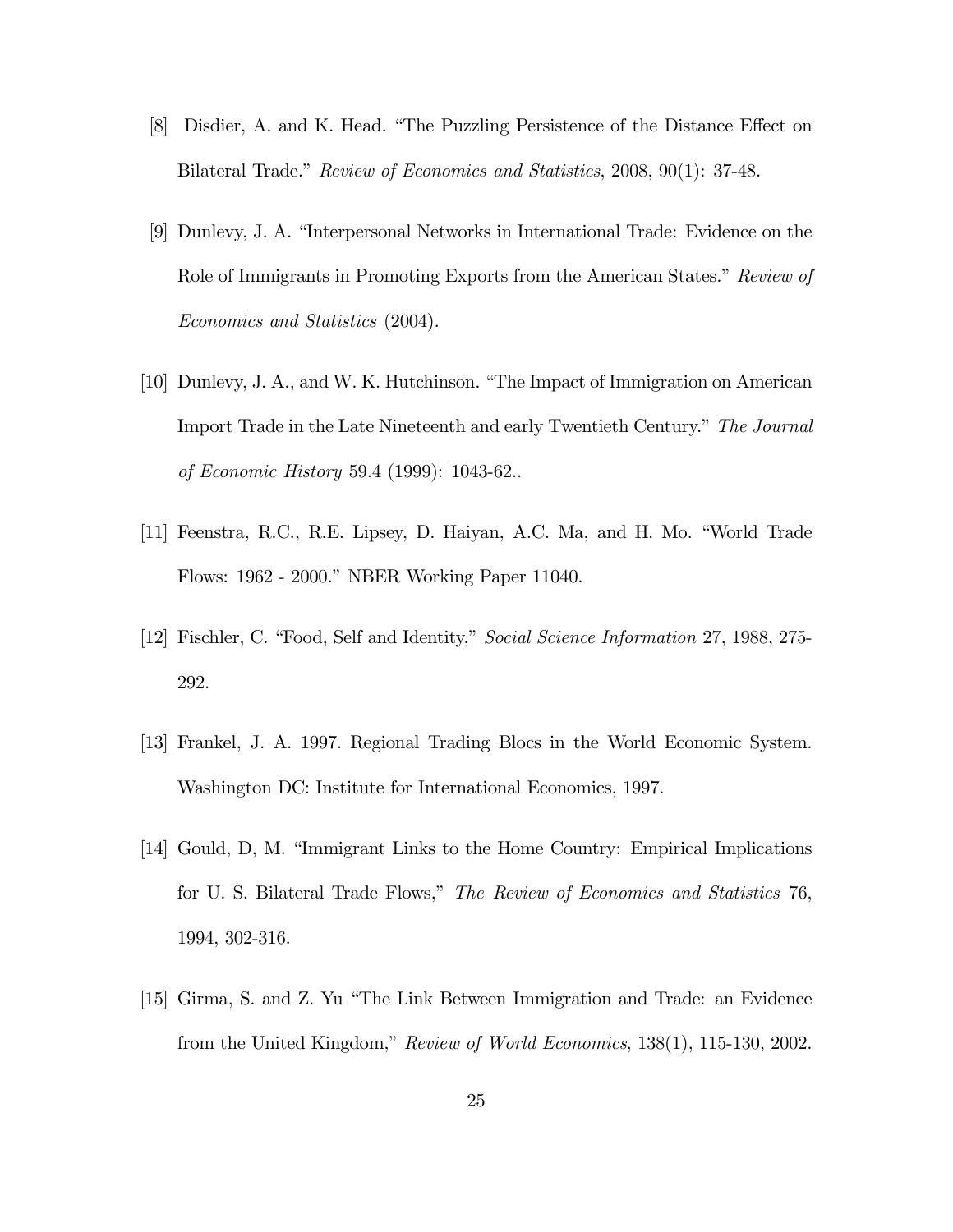- [16] Greenwood, M. J. and J. M. McDowell "The Factor Market Consequences of U.S. Immigration," Journal of Economic Literature 24(4), 1986: 1738-1772.
- [17] Grief, A. "Contract Enforceability and Economic Institutions in early Trade: The Maghribi Traders' Coalition." American Economic Review 83.3 (1993): 525-548.
- [18] Head, K. and J. Reis. "Immigration and Trade Creation: Econometric Evidence from Canada." Canadian Journal of Economics, 31(1), 1998, 47-62.
- [19] Helliwell, John F., How Much Do National Borders Matter? (Washington D.C.: Brookings Institution,), 1998.
- [20] Helpman, E.. "Imperfect Competition and International Trade: Evidence from Fourteen Industrial Countries, Journal of the Japanese and International Economics, 1987, 1(1): 62-81.
- [21] Herander M. G. and L. A. Saavedra. "Exports and the Structure of Immigrant-Based Networks: The Role of Geographical Proximity," The Review of Economics and Statistics 87(2), 2005, 323-335.
- [22] Halter, M. "New Migrants in the Marketplace: Boston's Ethnic Entrepreneurs." Editor (Amherst: Univ. of Massacusetts Press, 1995).
- [23] Light, I. and E. Bonacich. Immigrant Entrepreneurs: Koreans in Los Angeles (University of California), 1995.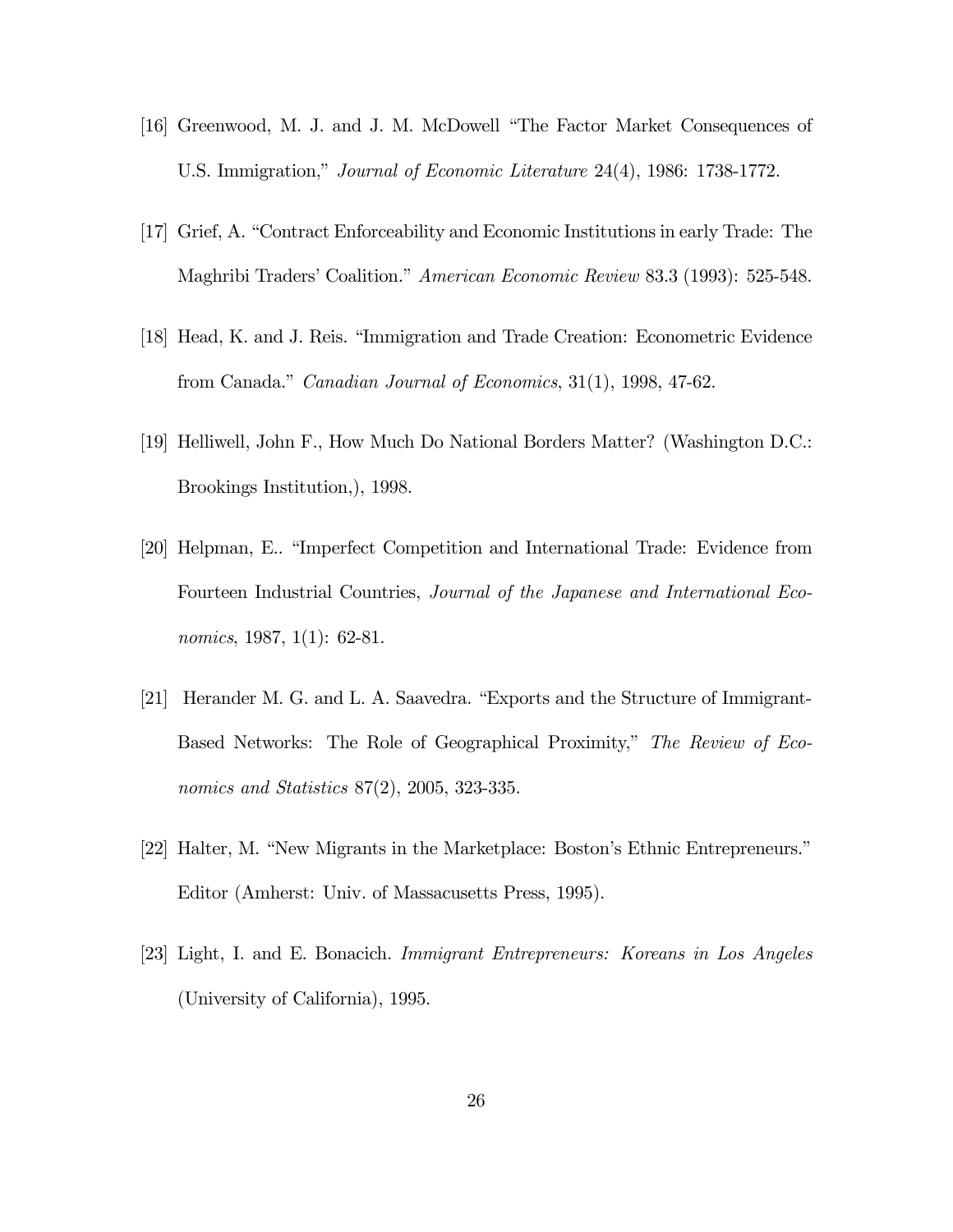- [24] Light, I., Min Zhou, and Rebecca Kim. "Transnationalism and American Exports in an English-Speaking World." International Migration Review, 36(2002):702- 725.
- [25] Martin, P. "NAFTA and Mexico- US Migration" in NAFTA Revisited, eds G.C. Hufbauer and J. J. Schott, Institute for International Economics, 2005.
- [26] Portes, A. and Rumbaut. Immigrant America: A Portrait, 2nd edition, Berkeley CA. Univ. of California Press, 1996.
- [27] Rauch, J. E. and Casella, Alessandra. "Overcoming Informational Barriers to International Resource Allocation: Prices and Group Ties," NBER Working Paper no. 6628, 1998.
- [28] Rauch, J. E. "Networks versus Markets in International Trade," Journal of International Economics 48, 1996,7-35.
- [29] Trefler, D. "Immigrants and Natives in general Equilibrium Models," NBER Working Paper 6209, 1997.
- [30] Wagner D., Keith Head, and J. Reis. "Immigration and the Trade of provinces," Scottish Journal of Political Economy, 49(5):507- 525, 2002.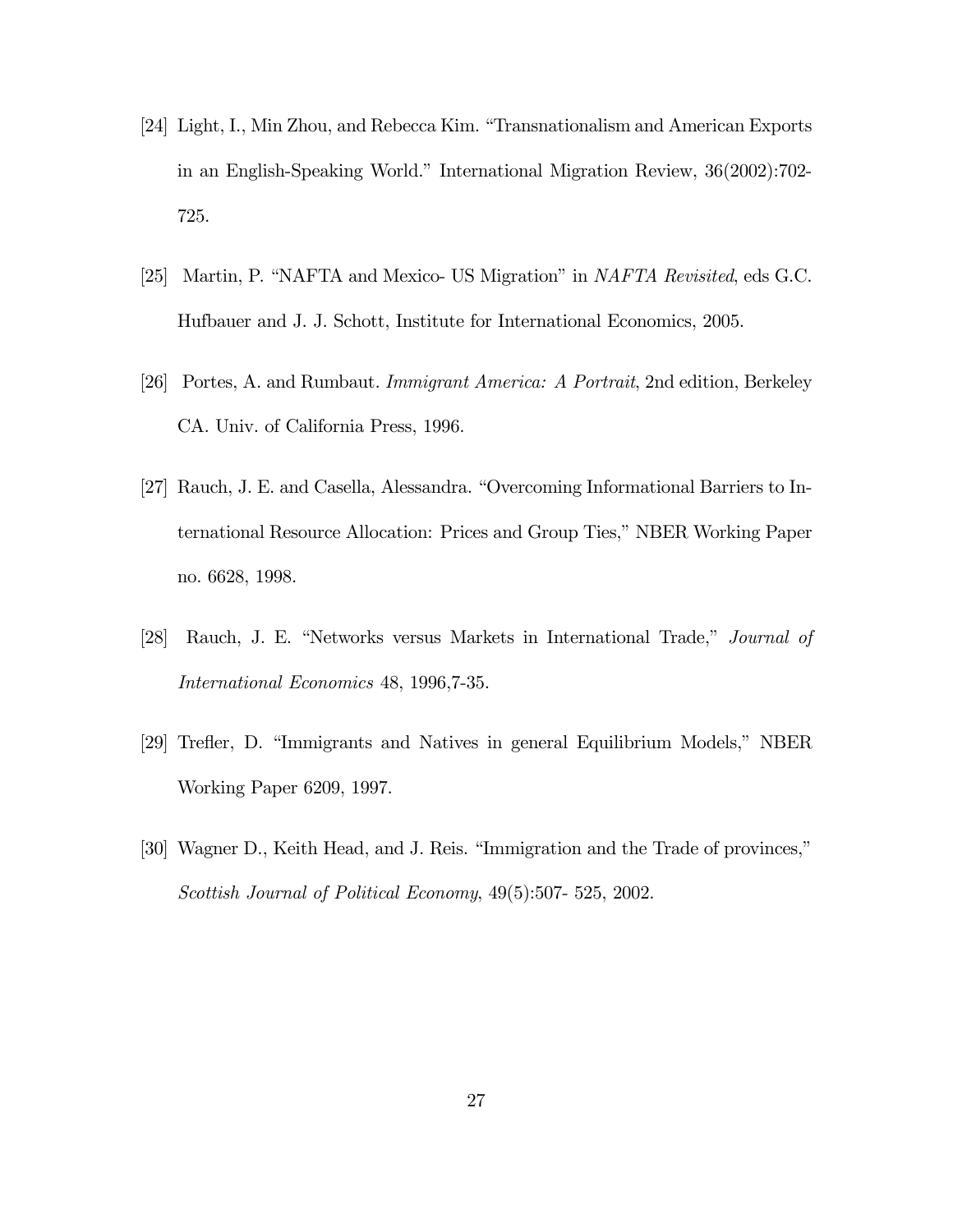#### 6.1 APPENDIX A

Pre-immigration trade production in both the countries is as follows:

$$
A^i = (1/\alpha^{*i}) (L^i a_{KB}^{*i} - K^i a_{LB}^{*i}) = [L^i(k_B^i - k^i)] / [a_{LA}^i(k_B^i - k_A^i),
$$
  
\n
$$
B^i = (1/\alpha^{*i}) (K^i a_{LA}^{*H} - L^i a_{KA}^{*i}) = [L^i(k_B^i - k^i)] / [a_{LA}^i(k_B^i - k_A^i)]
$$
  
\nwhere  $\alpha^i = a_{LA}^{*H} a_{KB}^{*H} - a_{LB}^{*H} a_{KA}^{*H}, k_A^i = (K/L)_A^i, k_B^i = (K/L)_B^i, k^i = (K/L)^i$ , and  
\n $i = H, F.$ 

The wage-rental ratio in both the countries are:

$$
\omega^H = (pa_{KB}^H - a_{KA}^H) / (a_{LA}^H - a_{LB}^H p) = k_B (p - (a_{KA}^H / a_{KB}^H)) / ((a_{LB}^H / a_{LA}^H) - p),
$$
  

$$
\omega^F = (pa_{KB}^F - a_{KA}^F) / (a_{LA}^F - a_{LB}^F p) = k_B (p(1+t) - (a_{KA}^F / a_{KB}^F)) / ((a_{LB}^F / a_{LA}^F) - p)
$$

The higher wage income earned by the immigrants is given by:

$$
dw = \left[\alpha^F \left(p a_{KB}^H - a_{KA}^H\right) - \alpha^H \left(p(1+t)a_{KB}^F - a_{KA}^F\right)\right] / \alpha^F \alpha^H
$$

#### 6.2 Appendix B

The 63 trading partners are Algeria, Argentina, Australia, Austria, Belgium, Bolivia, Brazil, Canada, Chile, China, Colombia, Denmark, Ecuador, Egypt, El Salvador, Ethiopia, Finland, France, Ghana, Greece, Hong Kong, Hungary, Iceland, India, Indonesia, Iran, Ireland, Israel, Italy, Japan, Kenya, Kuwait, Libya, Malaysia,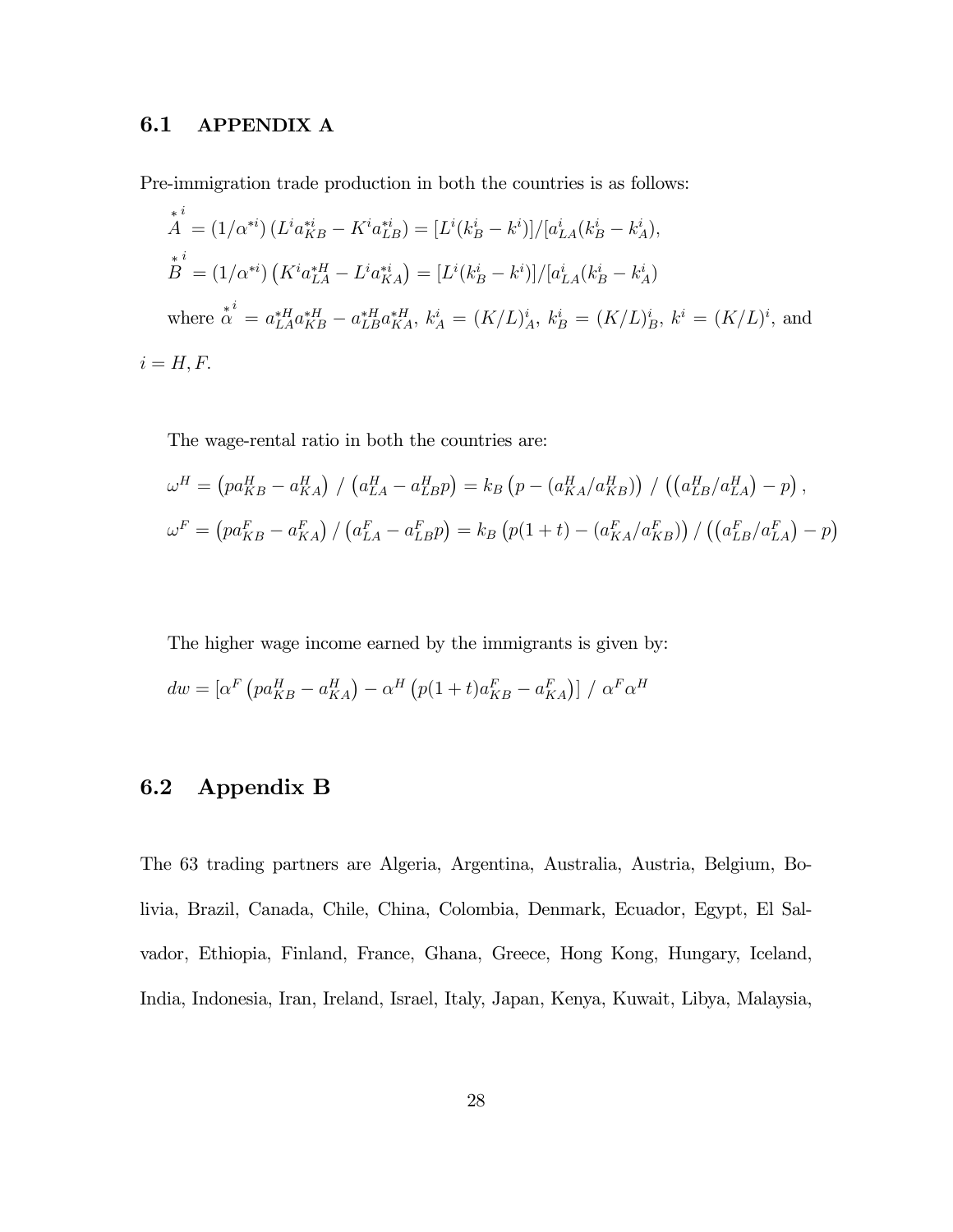Mexico, Morocco, Netherlands, New Zealand, Nicaragua, Nigeria, Norway, Pakistan, Paraguay, Peru, Philippines, Poland, Portugal, Saudi Arabia, Singapore, South Africa, South Korea, Spain, Sudan, Sweden, Switzerland, Taiwan, Thailand, Tunisia, Turkey, United Kongdom, Uruguay, Venezuela, Germany.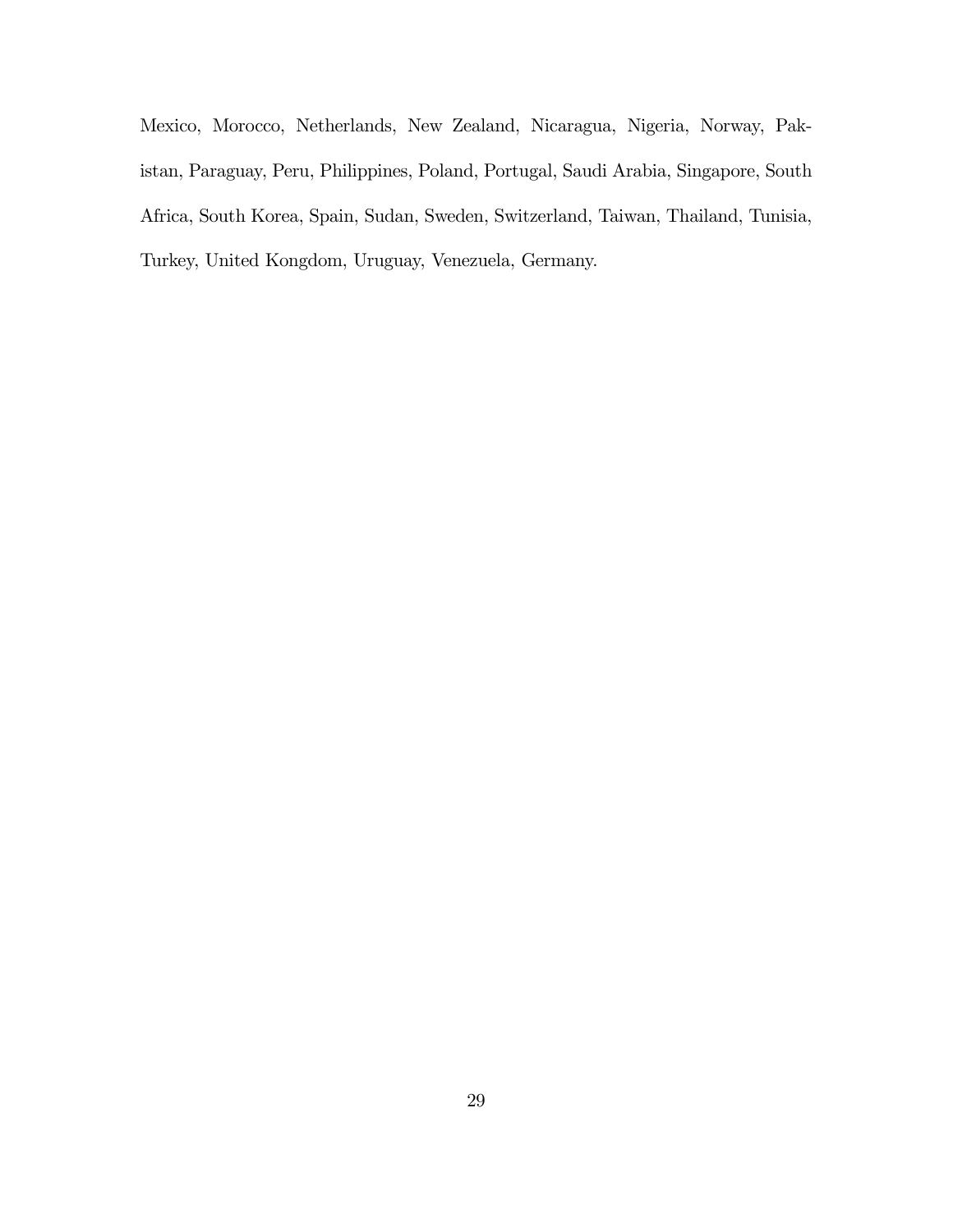|                                                                       | U.S. Exports | U.S. Imports  | U.S. Exports  | U.S. Imports  |
|-----------------------------------------------------------------------|--------------|---------------|---------------|---------------|
| $\ln (GNP_{US}GNP_j)$                                                 | $0.482$ ***  | $0.588$ ***   | $0.579***$    | $0.688***$    |
|                                                                       | (0.065)      | (0.089)       | (0.062)       | (0.089)       |
| $\ln(PGNP_{US}PGNP_j)$                                                | $0.597$ ***  | $0.490$ ***   | $0.600***$    | $0.484***$    |
|                                                                       | (0.084)      | (0.114)       | (0.079)       | (0.110)       |
| ln(DISTANCE)                                                          | $-0.311*$    | $-0.506$ **   | $-0.201$      | $-0.397*$     |
|                                                                       | (0.158)      | (0.219)       | (0.149)       | (0.213)       |
| <b>ENGLISH</b>                                                        | $0.682$ ***  | $0.839$ ***   | $0.979***$    | $1.142***$    |
|                                                                       | (0.172)      | (0.237)       | (0.166)       | (0.239)       |
| ln(IMMSTOCK)                                                          | $0.266$ ***  | $0.4847$ ***  | $1.068***$    | $0.915***$    |
|                                                                       | (0.070)      | (0.0941)      | (0.132)       | (0.189)       |
| <b>INCOME</b>                                                         | $-0.0001$    | $-0.00003$ ** | $0.0004***$   | $0.0004***$   |
|                                                                       | $(8.16e-06)$ | (0.00001)     | (0.00007)     | (0.00009)     |
| $INCOME*(\ln IMMSTOCK)$                                               |              |               | $-0.00004***$ | $-0.00004***$ |
|                                                                       |              |               | $(5.84e-06)$  | $(8.31e-06)$  |
| Number of Observations                                                | 325          | 331           | $325\,$       | 331           |
| F-statistic                                                           | 50.56        | 27.93         | 56.73         | 28.70         |
| p-value                                                               | 0.000        | 0.000         | 0.000         | 0.000         |
| ***Significant at $1\%$ **Significant at $5\%$ *Significant at $10\%$ |              |               |               |               |

Table 1: Log of Export and Import, Immigrant Network and Income